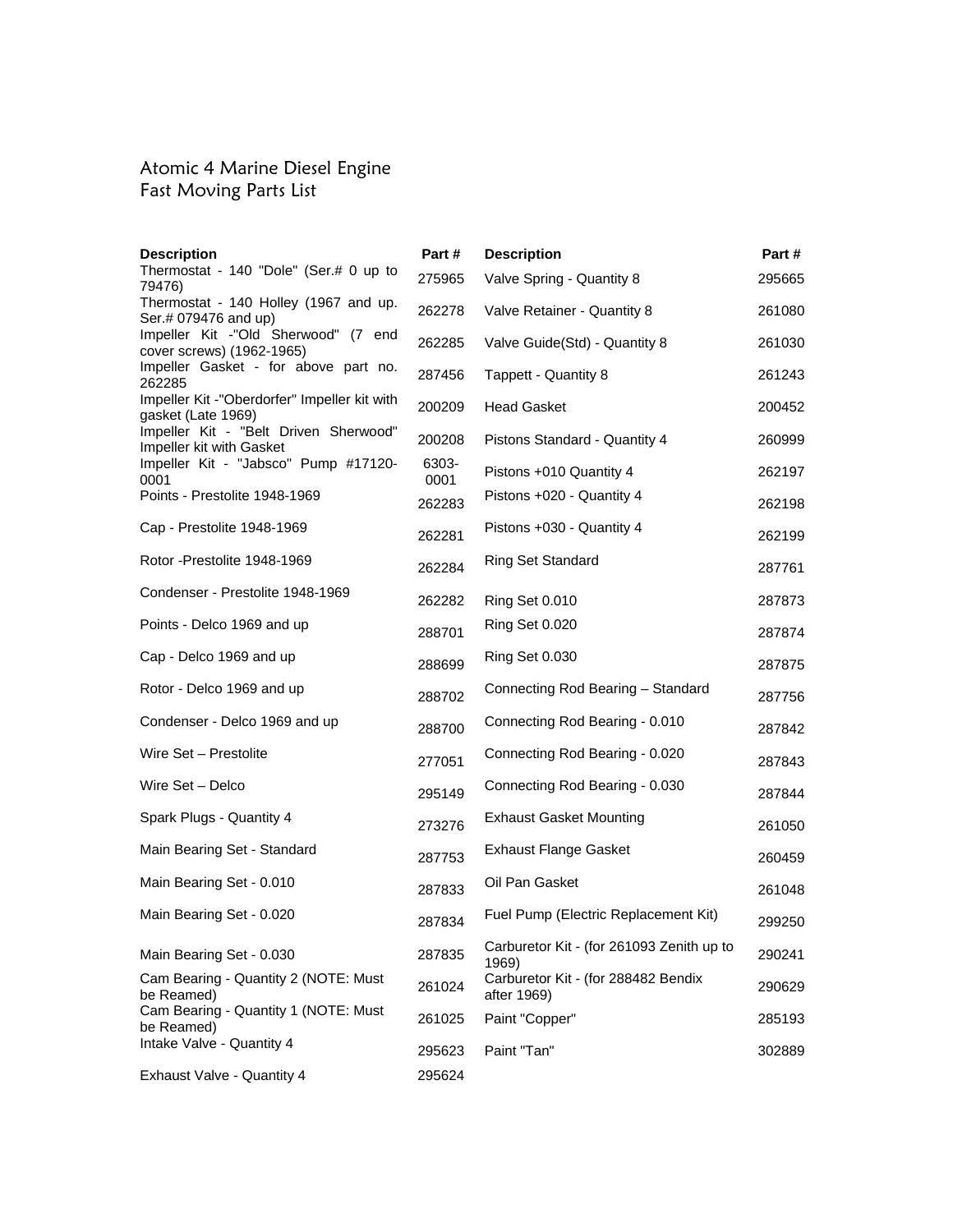# M 12 Marine Diesel Engine Fast Moving Parts List

| <b>Description</b>            | Part#  | <b>Description</b>                | Part # |
|-------------------------------|--------|-----------------------------------|--------|
| Air Filter                    | 301926 | Oil Pressure Switch               | 299964 |
| Air Filter Element            | 301049 | Panel, Standard                   | 300680 |
| Alternator                    | 302280 | Panel, Deluxe                     | 300685 |
| Ammeter                       | 300668 | Panel, Custom                     | 300690 |
| Belt                          | 301073 | Pump, Fresh Water                 | 301336 |
| <b>Dipstick</b>               | 301212 | Pump, Mounting Gasket             | 301340 |
| <b>Exhaust Manifold</b>       | 300802 | Pump, Rebuild Kit                 | N/A    |
| Exhaust Manifold Gasket (A)   | 301245 | Pump, Sea Water (E)               | 302648 |
| Filter, Lube Oil              | 300209 | Pump Mounting Gasket (E)          | 302678 |
| Filter, Fuel Oil              | 298854 | Pump, Impeller (E)                | 302875 |
| Filter, Electric Lift         | 300128 | Pump, Repair Kit                  | N/A    |
| Gasket, Head                  | 301120 | Pump, Seal (E)                    | 302885 |
| Gasket, Oil Pan               | 301209 | <b>Pump Conversion Kit</b>        |        |
| Gasket Set, Upper             | 256840 | (includes pump)                   | 302835 |
| Gasket Set, Complete          | 256841 | Pump Conversion Kit.              |        |
| Glow Plug                     | 301754 | (excludes pump)                   | 302838 |
| Harness, 5 FT. EXT.           | 300708 | PTO Pulley Kit                    | 303068 |
| Harness, 10 FT. EXT.          | 300675 | Pump, Fuel Lift                   | 301385 |
| Harness, Engine               | 296586 | Shim, Cylinder Heed               | N/A    |
| Heat Exchanger (B)            | 298633 | Spare Parts Kit A                 | 256910 |
| Heat Exchanger End Cap        | 299838 | Spare Parts Kit B                 | 256829 |
| Heat Exchanger Gasket (C)     | 299838 | <b>Starter</b>                    | 301295 |
| Injector                      | 301109 | <b>Starter Solenoid</b>           | 301933 |
| <b>Injection Pump</b>         | 301121 | Tachometer                        | 300684 |
| <b>Injection Hardware Kit</b> | N/A    | <b>Tachometer with Hour Meter</b> | 300687 |
| <b>Injector Nozzle</b>        | N/A    | Tank, Coolant Recovery            | 300238 |
| Injector Return Line (D)      | Note   | <b>Thermostat Element</b>         | 301358 |
| Isolators                     | 300974 | <b>Thermostat Element Gasket</b>  | N/A    |
| Ignition Switch               | 300671 | Thermostat MTG Gasket             | 300237 |
| Manuals, Operators            | 200157 | <b>Valve Cover Gasket</b>         | 301239 |
| Manuals, Parts                | 200137 | Water Temp Meter                  | 300670 |
| Manuals, Technical            | 200155 | Water Temp Sender                 | 299066 |
| Oil Drain Washer Kit          | 301431 | Water Injected Elbow              | N/A    |
| Oil Pump                      | 301203 | Zinc (F)                          | 301069 |
|                               |        |                                   |        |

NOTES:

(A) Qty. (2) exhaust manifold gaskets required per engine

(B) The heat exchanger is 2 inches in diameter.

(C) Heat exchanger end cap, gasket, and bolt are P/N 299838.

(D) Injector return line consists of: (1) 299831, (1) 301298, (1) 301299.

(E) New style Sherwood pump does not have an end cover plate.

Old style Sherwood Pump has six (6) end cover screws

Oberdorfer Pump has four (4) end cover screws

(F) Zinc size is 1/8 NPT X 1-7/8" long X 3/16 diameter.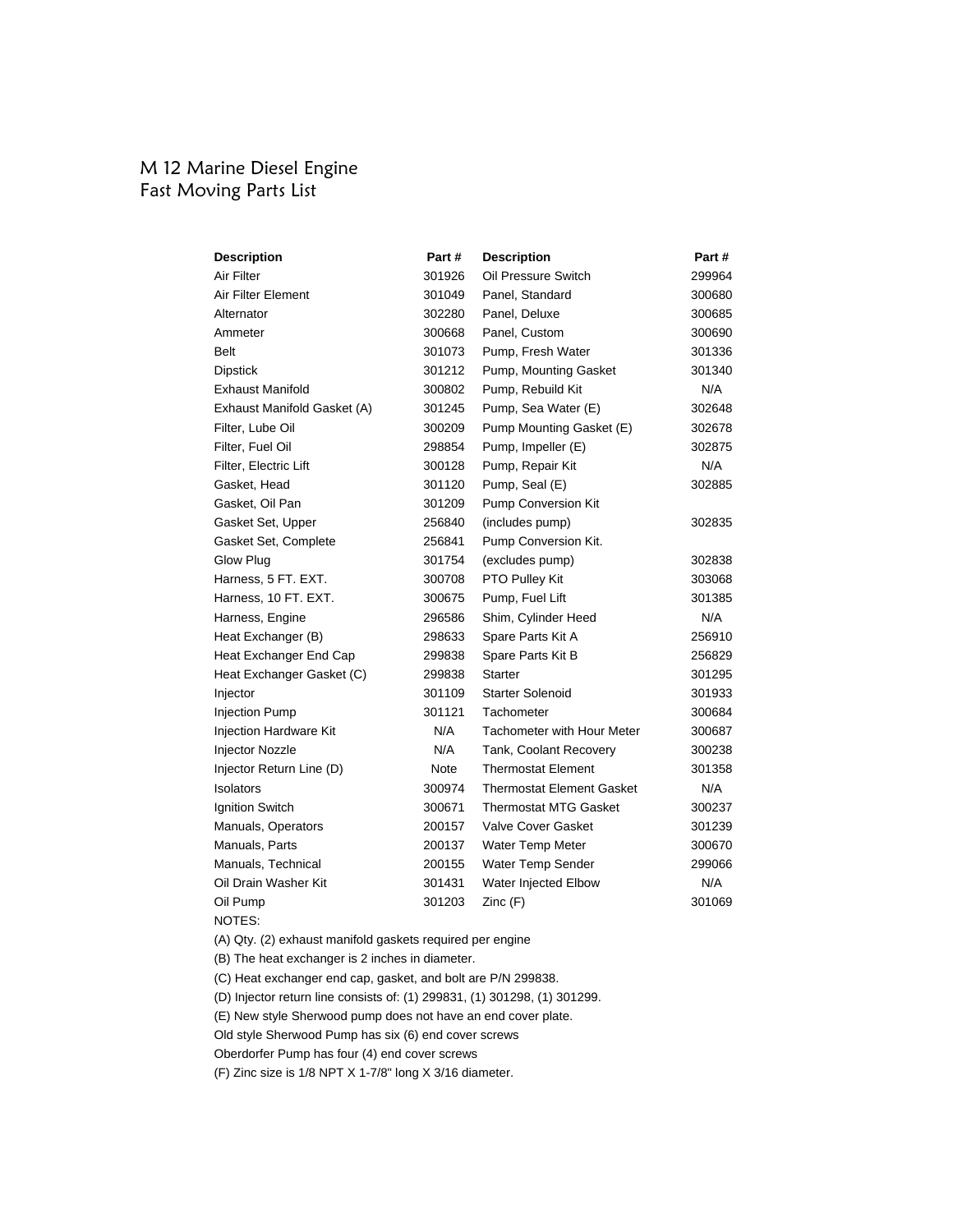# M2-12 Marine Diesel Engine Fast Moving Parts List

| <b>Description</b>          | Part # | <b>Description</b>                | Part#  |
|-----------------------------|--------|-----------------------------------|--------|
| Air Filter                  | 301926 | Oil Pressure Switch               | 299964 |
| Air Filter Element          | 301049 | Panel, Standard                   | 300680 |
| Alternator                  | 302280 | Panel, Deluxe                     | 300685 |
| Ammeter                     | 300668 | Panel, Custom                     | 300690 |
| <b>Belt</b>                 | 302084 | Pump, Fresh Water                 | 301336 |
| <b>Dipstick</b>             | 301212 | Pump, Mounting Gasket             | 301340 |
| <b>Exhaust Manifold</b>     | 300802 | Pump, Rebuild Kit                 | N/A    |
| Exhaust Manifold Gasket (A) | 301245 | Pump, Sea Water (E                | 302648 |
| Filter, Lube Oil            | 300209 | Pump Mounting Gasket (E)          | 302678 |
| Filter, Fuel Oil            | 298854 | Pump, Impeller (E)                | 302875 |
| Filter, Electric Lift       | 300128 | Pump, Repair Kit                  | N/A    |
| Gasket, Head                | 302791 | Pump, Seal (E)                    | 302885 |
| Gasket, Oil Pan             | 301209 | Pump Conversion Kit               |        |
| Gasket Set, Upper           | 256840 | (includes pump)                   | 302835 |
| Gasket Set, Complete        | 256841 | Pump Conversion Kit.              |        |
| Glow Plug                   | 301754 | (excludes pump)                   | 302838 |
| Harness, 5 FT. EXT.         | 300708 | PTO Pulley Kit                    | 303068 |
| Harness, 10 FT. EXT.        | 300675 | Pump, Fuel Lift                   | 301385 |
| Harness, Engine             | 296586 | Shim, Cylinder Heed               | N/A    |
| Heat Exchanger (B)          | 298633 | Spare Parts Kit A                 | 256910 |
| Heat Exchanger End Cap      | 299838 | Spare Parts Kit B                 | 256829 |
| Heat Exchanger Gasket (C)   | 299838 | <b>Starter</b>                    | 301295 |
| Injector                    | 302735 | <b>Starter Solenoid</b>           | 301933 |
| <b>Injection Pump</b>       | 302795 | Tachometer                        | 300684 |
| Injection Hardware Kit      | N/A    | <b>Tachometer with Hour Meter</b> | 300687 |
| <b>Injector Nozzle</b>      | N/A    | Tank, Coolant Recovery            | 300238 |
| Injector Return Line (D)    | Note   | <b>Thermostat Element</b>         | 301358 |
| Isolators                   | 300974 | <b>Thermostat Element Gasket</b>  | N/A    |
| Ignition Switch             | 300671 | <b>Thermostat MTG Gasket</b>      | 300237 |
| Manuals, Operators          | 200157 | <b>Valve Cover Gasket</b>         | 301239 |
| Manuals, Parts              | 200137 | Water Temp Meter                  | 300670 |
| Manuals, Technical          | 200155 | Water Temp Sender                 | 299066 |
| Oil Drain Washer Kit        | 301431 | Water Injected Elbow              | N/A    |
| Oil Pump                    | 301203 | Zinc(F)                           | 301069 |
|                             |        |                                   |        |

NOTES:

(A)Qty. (2) exhaust manifold gaskets required per engine.

(B) The heat exchanger is 2 inches in diameter

(C) Heat exchanger end cap, gasket, and bolt are P/N 299838

(D) Injector return line consists of: (1) 299831,(1) 301298,(1) 301299

(E) New style Sherwood Pump - Does not have an end cover plate

Old style Sherwood Pump has six (6) end cover screws

Oberdorfer Pump has four (4) end cover screws

(F) Zinc size is 1/8 NPT X 1-7/8" long X 3/16 diameter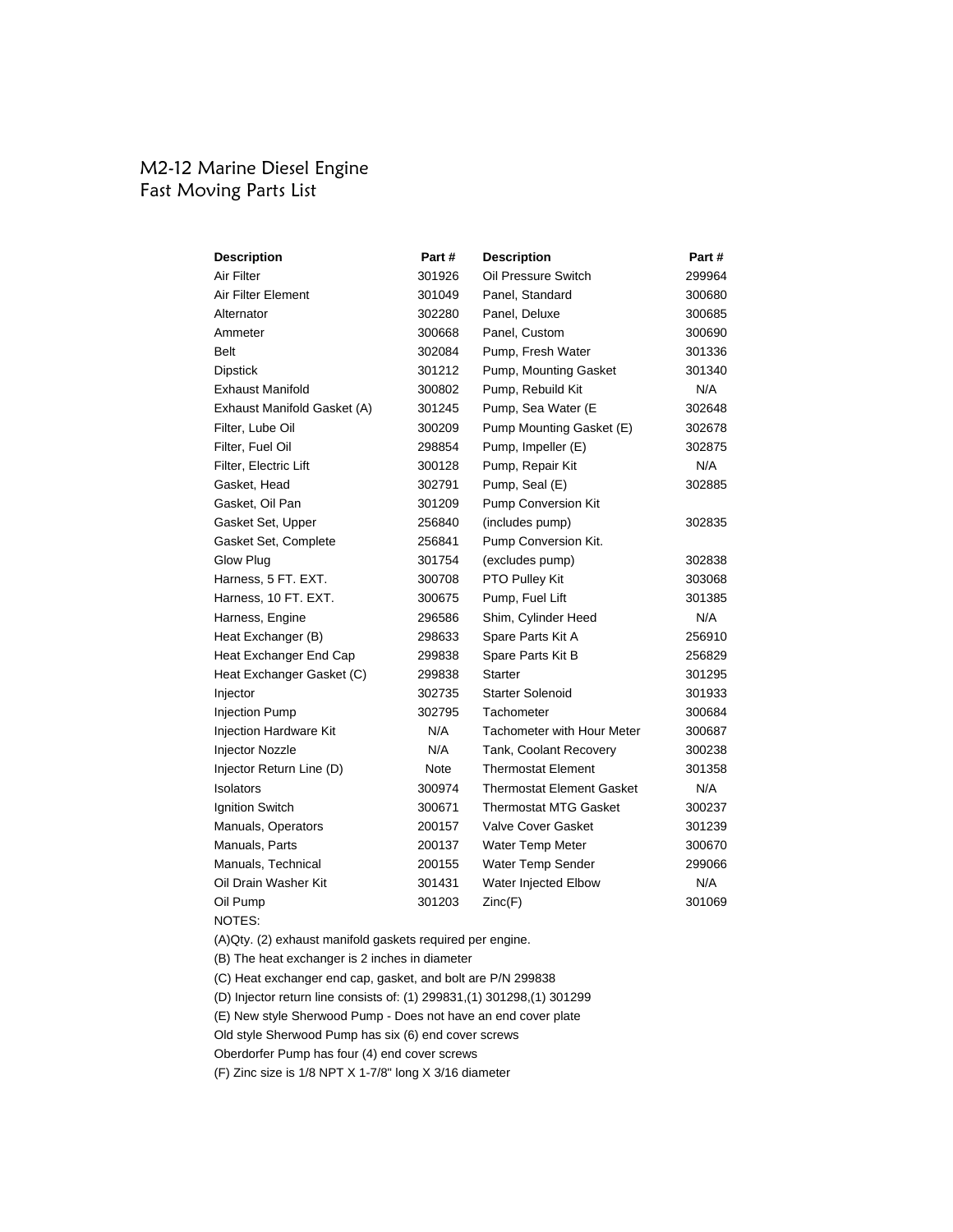# M15/5411 Marine Diesel Engine Fast Moving Parts List

| <b>Description</b>             | Part # | <b>Description</b>               | Part #     |
|--------------------------------|--------|----------------------------------|------------|
| Air Filter                     | 299750 | Oil Pressure Switch              | 298663     |
| Air Filter Element             | 301049 | Panel, Standard                  | 300680     |
| Alternator                     | 302280 | Panel, Deluxe                    | 300685     |
| Ammeter                        | 300668 | Panel, Custom                    | 300690     |
| Belt                           | 299036 | Pump, Fresh Water (A)            | N/A        |
| <b>Dipstick</b>                | 299377 | Pump, Mounting Gasket            | N/A        |
| <b>Exhaust Manifold</b>        | 300418 | Pump, Rebuild Kit                | N/A        |
| <b>Exhaust Manifold Gasket</b> | 299435 | Pump, Sea Water (C)              | 302648     |
| Fliter, Lube Oil               | 299381 | Pump, Mounting Gasket (C)        | 302678     |
| Filter, Fuel Oil               | 298854 | Pump, Impeller (C)               | 302875     |
| Filter, Electric Lift          | N/A    | Pump, Repair Kit                 | N/A        |
| Gasket, Head                   | 299392 | Pump, Seal (C)                   | 302885     |
| Gasket, Oil Pan                | 299367 | <b>Pump Conversion Kit</b>       |            |
| Gasket Set, Upper              | 256760 | (Includes pump)                  | 302837     |
| Gasket Set, Complete           | 256735 | <b>Pump Conversion Kit</b>       |            |
| Glow Plug                      | 299685 | (excludes pump)                  | 302838     |
| Harness, 5 FT. EXT.            | 300708 | PTO Pulley Kit                   | N/A        |
| Harness, 10 FT. EXT.           | 300675 | Pump, Fuel Lift (D)              | 299425     |
| Harness, Engine                | 298586 | Shim, Cylinder Head              | 299393     |
| Heat Exchanger                 | N/A    | Spare Parts Kit A                | 256811     |
| Heat Exchanger End Cap (A)     | N/A    | Spare Parts Kit B                | 256748     |
| <b>Heat Exchanger Gasket</b>   | N/A    | <b>Starter</b>                   | 299512     |
| Injector (B)                   | Note   | Starter Solenoid (E)             | Note $(E)$ |
| <b>Injection Pump</b>          | 299525 | Tachometer                       | 300684     |
| Injection Hardware Kit         | N/A    | Tachometer with Hour Meter       | 300687     |
| Injector Nozzle                | 301514 | Tank, Coolant Recovery           | 300238     |
| Injector Return Line           | 299520 | <b>Thermostat Element</b>        | 275965     |
| Isolators                      | 300514 | <b>Thermostat Element Gasket</b> | 261144     |
| Ignition Switch                | 300671 | <b>Thermostat MTG Gasket</b>     | 299048     |
| Manuals, Operators             | 200157 | <b>Valve Cover Gasket</b>        | 299456     |
| Manuals, Parts                 | 200138 | Water Temp Meter                 | 300670     |
| Manuals, Technical             | 200151 | <b>Water Temp Sender</b>         | 299066     |
| Oil Drain Washer Kit           | 301431 | Water Injected Elbow             | N/A        |
| Oil Pump                       | 299405 | Zinc (A)                         | N/A        |
|                                |        |                                  |            |

NOTES:

(A) No fresh water system on this model.

(B) (1) 298787 & (1) 298788 injectors used per engine.

(C) New style Sherwood pump - no end cover plate

(D) New style Sherwood pump - does not have an end cover plate.

Old style Sherwood Pump has six (6) end cover screws

Oberdorfer Pump has four (4) end cover screws

(E) P/N 300538 with studs or P/N 299771 with screws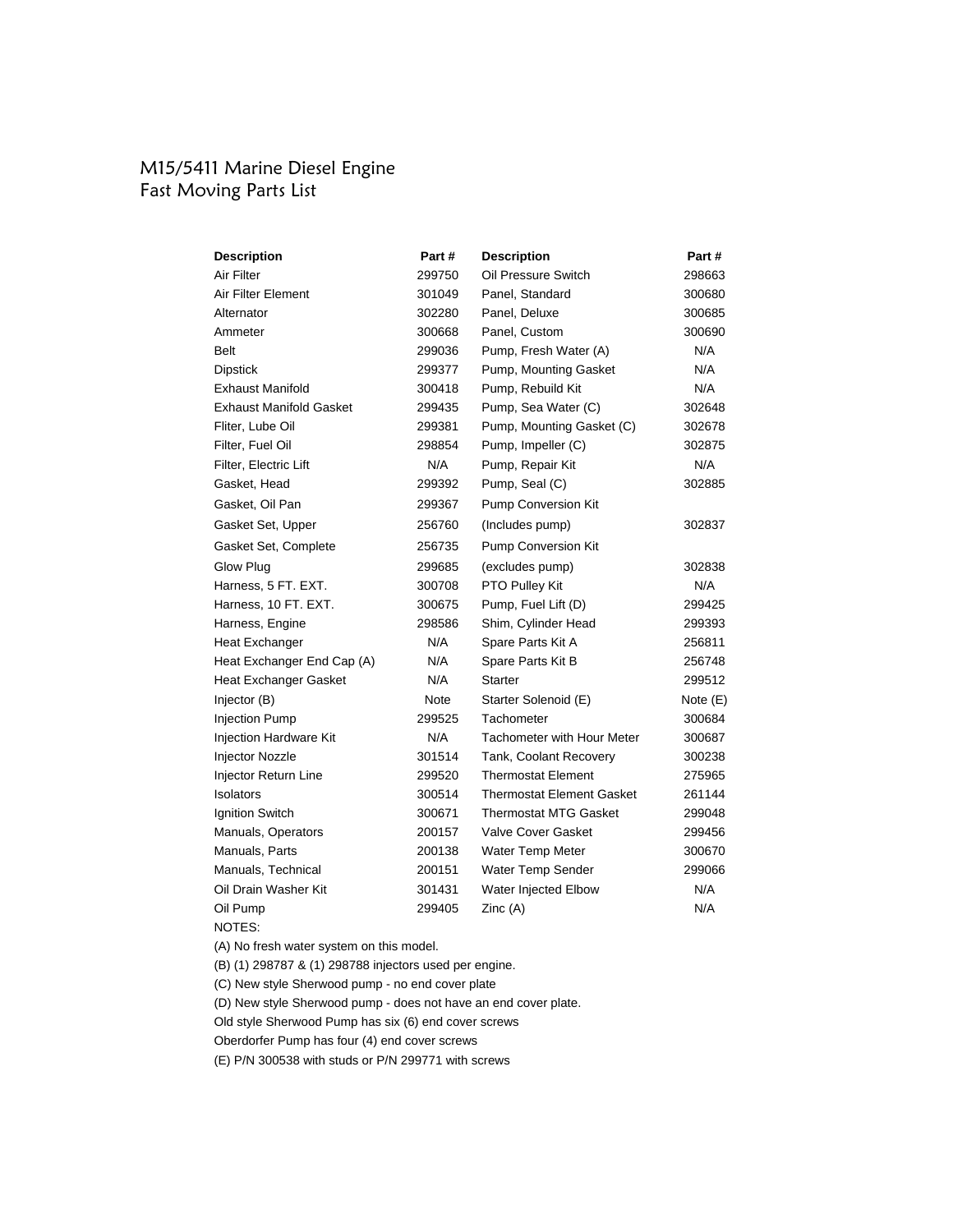# M18 Marine Diesel Engine Fast Moving Parts List

| <b>Description</b>             | Part #   | <b>Description</b>                | Part #   |
|--------------------------------|----------|-----------------------------------|----------|
| Air Filter                     | 299750   | Oil Pressure Switch               | 298663   |
| Air Filter Element             | N/A      | Panel, Standard                   | 300680   |
| Alternator                     | 302280   | Panel, Deluxe                     | 300685   |
| Ammeter                        | 300668   | Panel, Custom                     | 300690   |
| Belt                           | 300817   | Pump, Fresh Water                 | 300203   |
| <b>Dipstick</b>                | 299377   | Pump, Mounting Gasket             | 300204   |
| <b>Exhaust Manifold</b>        | 301013   | Pump, Rebuild Kit                 | N/A      |
| <b>Exhaust Manifold Gasket</b> | 299435   | Pump, Sea Water (C)               | 302648   |
| Filter, Lube Oil               | 300209   | Pump Mounting Gasket (C)          | 302678   |
| Filter, Fuel Oil               | 298854   | Pump Impeller                     | 302875   |
| Filter, Electric Lift          | 300128   | Pump, Repair Kit                  | N/A      |
| Gasket, Head                   | 301118   | Pump, Seal (C)                    | 302885   |
| Gasket, Oil Pan                | 299367   | Pump Conversion Kit               |          |
| Gasket Set, Upper              | 256837   | (Includes pump)                   | 302837   |
| Gasket Set, Complete           | 256838   | Pump Conversion Kit               |          |
| Glow Plug                      | 301754   | (excludes pump)                   | 302838   |
| Harness, 5 FT. EXT.            | 300708   | PTO Pulley Kit                    | N/A      |
| Harness, 10 FT. EXT.           | 300675   | Pump, Fuel Lift                   | 301385   |
| Harness, Engine                | 298586   | Shim, Cylinder Head               | 301119   |
| Heat Exchanger (A)             | Note (A) | Spare Parts Kit A                 | 256911   |
| Heat Exchanger End Cap         | 299838   | Spare Parts Kit B                 | 256830   |
| Heat Exchanger Gasket          | 299838   | Starter                           | 299512   |
| Injector (B)                   | Note (B) | <b>Starter Solenoid</b>           | Note (D) |
| <b>Injection Pump</b>          | 299525   | Tachometer                        | 300684   |
| Injection Hardware Kit         | N/A      | <b>Tachometer with Hour Meter</b> | 300687   |
| Injector Nozzle                | 301514   | Tank, Coolant Recovery            | 300238   |
| Injector Return Line           | 299520   | <b>Thermostat Element</b>         | 301358   |
| Isolators                      | 300514   | <b>Thermostat Element Gasket</b>  | N/A      |
| Ignition Switch                | 300671   | Thermostat MTG Gasket             | 300237   |
| Manuals, Operators             | 200157   | Valve Cover Gasket                | 299456   |
| Manuals, Parts                 | 200139   | <b>Water Temp Meter</b>           | 300670   |
| Manuals, Technical             | 200155   | Water Temp Sender                 | 299066   |
| Oil Drain Washer Kit           | 301431   | Water Injected Elbow              | N/A      |
| Oil Pump                       | 299405   | Zinc                              | 301069   |
|                                |          |                                   |          |

Notes:

(A) P/N 298663 is the older style exchanger and 299049 is latest style (2")

(B) Qty - (1) 298787 and Qty - (1) P/N 298788 used per engine

(C) New style Sherwood pump - no end cover plate

Old style Sherwood Pump has six (6) end cover screws

Oberdorfer Pump has four (4) end cover screws

(D) P/N 300538 with studs or P/N 299771 with screws.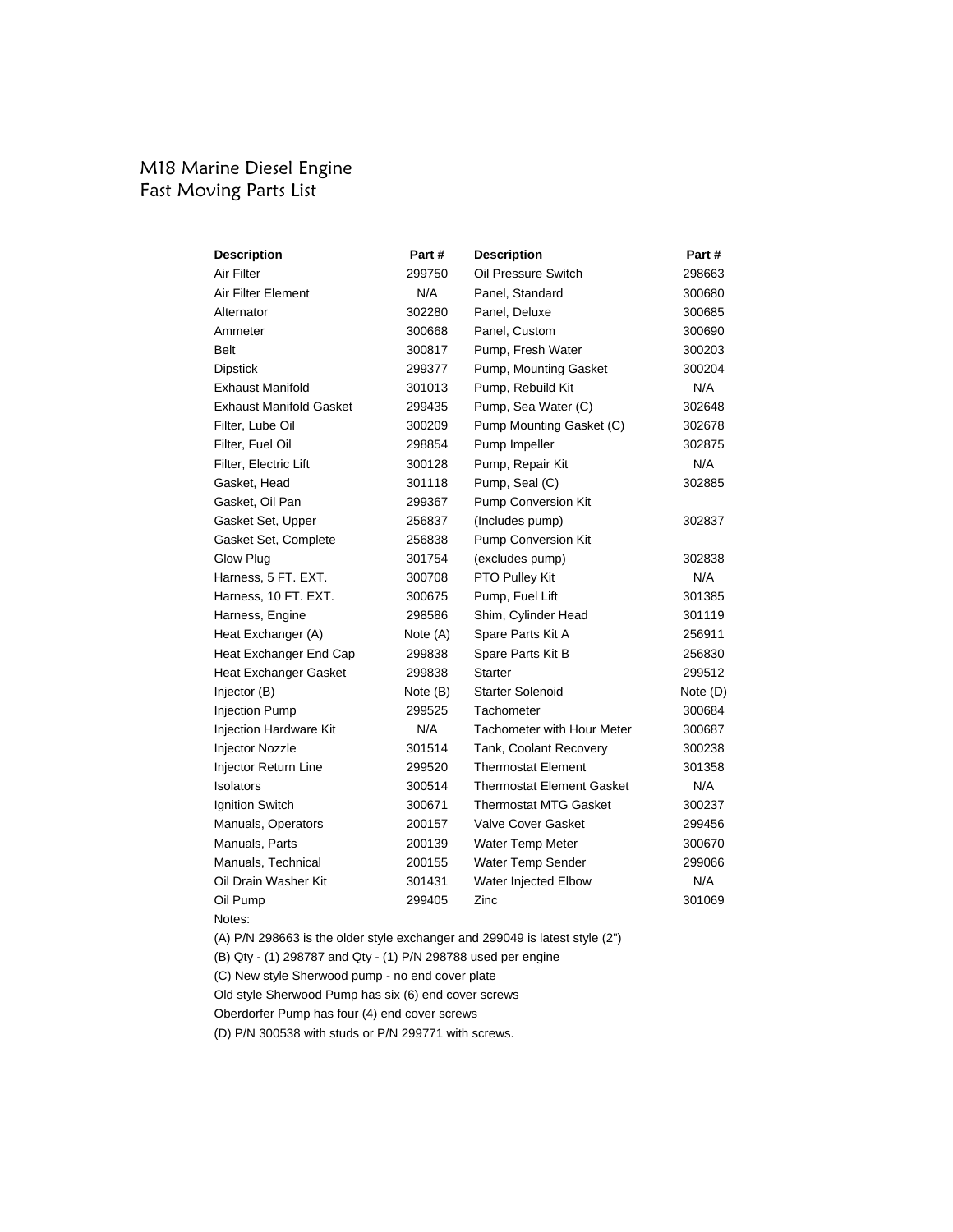# M-20/5416 Marine Diesel Engine Fast Moving Parts List

| <b>Description</b>          | Part #   | <b>Description</b>                | Part # |
|-----------------------------|----------|-----------------------------------|--------|
| Air Filter                  | 298548   | Oil Pressure Switch               | 298663 |
| Air Filter Element          | N/A      | Panel, Standard                   | 300680 |
| Alternator                  | 302280   | Panel, Deluxe                     | 300685 |
| Ammeter                     | 300668   | Panel, Custom                     | 300690 |
| Belt                        | 200402   | Pump, Fresh Water                 | 298845 |
| <b>Dipstick</b>             | 300723   | Pump, Mounting Gasket             | 298846 |
| <b>Exhaust Manifold</b>     | 298595   | Pump, Rebuild Kit                 | N/A    |
| Exhaust Manifold Gasket (F) | Note (F) | Pump, Sea Water(D)                | 302648 |
| Filter, Lube Oil            | 299381   | Pump Mounting Gasket(D)           | 302678 |
| Filter, Fuel Oil            | 298854   | Pump, Impeller(D)                 | 302875 |
| Filter, Electric Lift       | 300128   | Pump, Repair Kit                  | N/A    |
| Gasket, Head                | 298672   | Pump, Seal (D)                    | 302885 |
| Gasket, Oil Pan             | 298652   | Pump Conversion Kit               |        |
| Gasket Set, Upper           | 256761   | (Includes pump)                   | 302837 |
| Gasket Set, Complete        | 256736   | <b>Pump Conversion Kit</b>        |        |
| Glow Plug                   | 298795   | (excludes pump)                   | 302838 |
| Harness, 5 FT. EXT.         | 300708   | PTO Pulley Kit                    | N/A    |
| Harness, 10 FT. EXT.        | 300675   | Pump, Fuel Lift                   | 299736 |
| Harness, Engine             | 298586   | Shim, Cylinder Head               | 298673 |
| Heat Exchanger (A)          | 298633   | Spare Parts Kit A                 | 256748 |
| Heat Exchanger End Cap (B)  | 299838   | Spare Parts Kit B                 | 298904 |
| Heat Exchanger Gasket (B)   | 299838   | <b>Starter</b>                    | 298783 |
| Injector (E)                | Note (E) | <b>Starter Solenoid</b>           | N/A    |
| Injection Pump              | 298798   | Tachometer                        | 300684 |
| Injection Hardware Kit      | N/A      | <b>Tachometer with Hour Meter</b> | 300687 |
| Injector Nozzle             | 301514   | Tank, Coolant Recovery            | 300238 |
| Injector Return Line        | 298784   | <b>Thermostat Element</b>         | 299798 |
| Isolators                   | 298232   | <b>Thermostat Element Gasket</b>  | N/A    |
| Ignition Switch             | 300671   | <b>Thermostat MTG Gasket</b>      | 298843 |
| Manuals, Operators          | 200157   | <b>Valve Cover Gasket</b>         | 298725 |
| Manuals, Parts              | 200140   | Water Temp Meter                  | 300670 |
| Manuals, Technical          | 200152   | Water Temp Sender                 | 299066 |
| Oil Drain Washer Kit        | 301431   | Water Injected Elbow              | N/A    |
| Oil Pump                    | 298761   | Zinc                              | 301069 |
|                             |          |                                   |        |

NOTES:

(A) P/N 298633 is a 2" diameter heat exchanger.

(B) P/N 299838 consists of end cap, gasket, & bolt.

(C) P/N 298845 is old style fresh water pump.

New style pump - P/N 300647 and mtg. gasket is 300047

(D) New style Sherwood pump - no end cover plate

Old style Sherwood Pump has six (6) end cover screws

Oberdorfer Pump has four (4) end cover screws

(E) (1) 298787 & Qty (1) 298788 injectors used per engine.

(F) (1) 298707 & Qty (1) 298708 used per engine.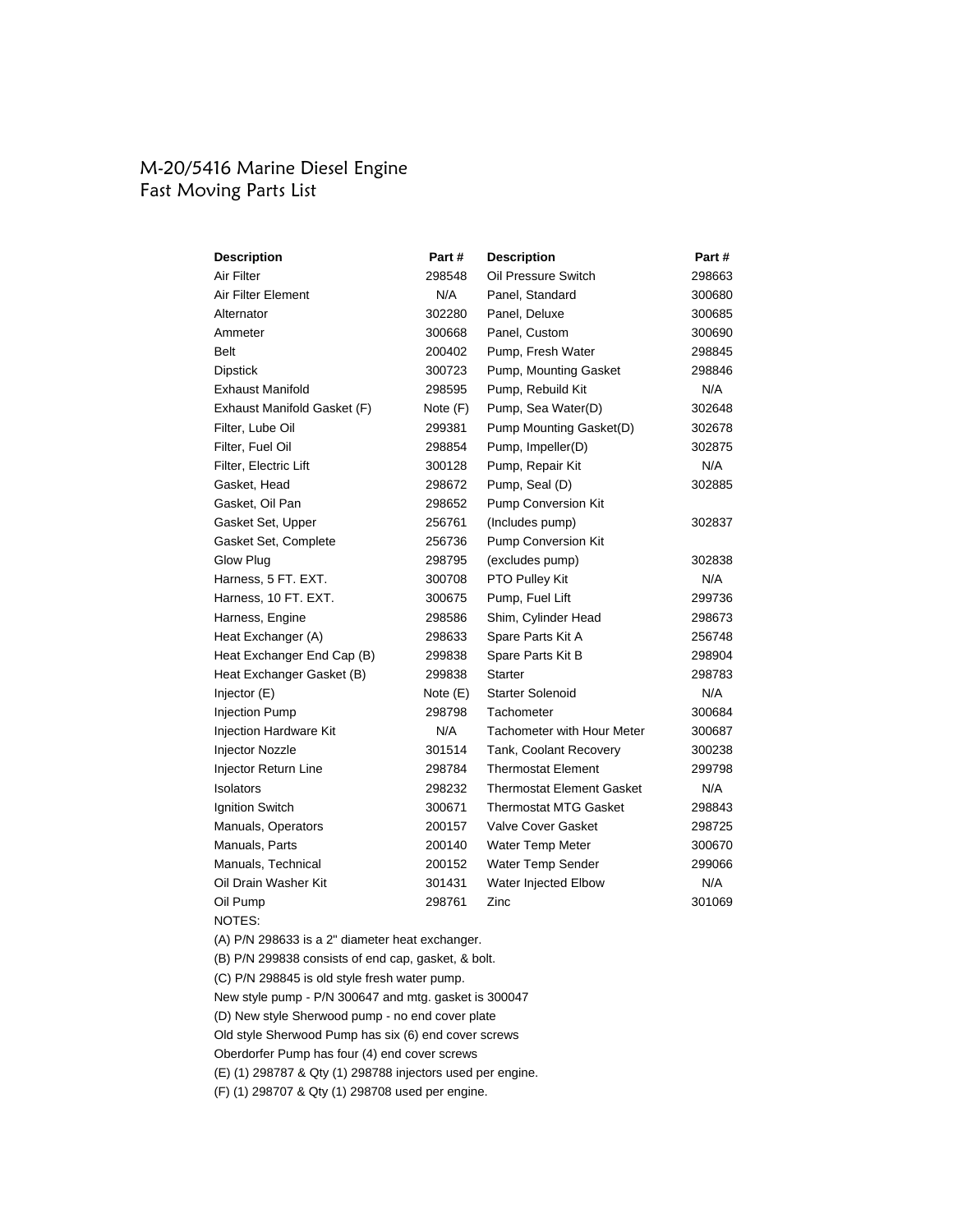### M-20/5416 Marine Diesel Engine Fast Moving Parts List

| <b>Description</b>           | Part#    | <b>Description</b>                | Part#  |
|------------------------------|----------|-----------------------------------|--------|
| Air Filter                   | 301926   | Oil Pressure Switch               | 299964 |
| Air Filter Element           | 300429   | Panel. Standard                   | 300680 |
| Alternator                   | 302280   | Panel, Deluxe                     | 300685 |
| Ammeter                      | 300668   | Panel, Custom                     | 300690 |
| Belt                         | 302084   | Pump, Fresh Water                 | 301336 |
| <b>Dipstick</b>              | 301212   | Pump, Mounting Gasket             | 301340 |
| <b>Exhaust Manifold</b>      | 302400   | Pump, Rebuild Kit                 | N/A    |
| Exhaust Manifold Gasket (A)  | 302759   | Pump, Sea Water                   | 302648 |
| Filter, Lube Oil             | 300209   | <b>Pump Mounting Gasket</b>       | 302678 |
| Filter, Fuel Oil             | 298854   | Pump, Impeller                    | 302875 |
| <b>Filter1 Electric Lift</b> | 300128   | Pump, Repair Kit                  | N/A    |
| Gasket, Head                 | 302765   | Pump, Seal                        | 302885 |
| Gasket, Oil Pan              | 302762   | Pump Conversion Kit               |        |
| Gasket Set, Upper            | 256950   | (Includes pump)                   | 302835 |
| Gasket Set, Complete         | 256951   | Pump Conversion Kit               |        |
| Glow Plug                    | 301754   | (excludes pump)                   | 302838 |
| Harness, 5 FT. EXT.          | 300708   | PTO Pulley Kit                    | 303068 |
| Harness, 10 FT. EXT.         | 300675   | Pump, Fuel Lift                   | 301385 |
| Harness, Engine              | 298586   | Shim, Cylinder Head               | N/A    |
| <b>Heat Exchanger</b>        | 303145   | Spare Parts Kit A                 | 256947 |
| Heat Exchanger End Cap       | 301457   | Spare Parts Kit B                 | 256945 |
| Heat Exchanger Gasket        | 301457   | <b>Starter</b>                    | 301295 |
| Injector                     | 302735   | <b>Starter Solenoid</b>           | 301933 |
| Injection Pump               | 302779   | Tachometer                        | 300684 |
| Injection Hardware Kit       | N/A      | <b>Tachometer with Hour Meter</b> | 300687 |
| Injector Nozzle              | N/A      | Tank, Coolant Recovery            | 300238 |
| Injector Return Line (B)     | Note (B) | <b>Thermostat Element</b>         | 301358 |
| Isolators                    | 300974   | <b>Thermostat Element Gasket</b>  | N/A    |
| Ignition Switch              | 300671   | <b>Thermostat MTG Gasket</b>      | 300237 |
| Manuals, Operators           | 200157   | <b>Valve Cover Gasket</b>         | 302767 |
| Manuals, Parts               | 200141   | Water Temp Meter                  | 300670 |
| Manuals, Technical           | 200155   | Water Temp Sender                 | 299066 |
| Oil Drain Washer Kit         | 301431   | Water Injected Elbow              | N/A    |
| Oil Pump                     | 301203   | Zinc                              | 301068 |
| NOTES:                       |          |                                   |        |

(A) Requires (3) of P/N 300128 per Engine

(B) Injector return line is comprised of (1) 302777 & (1) 301299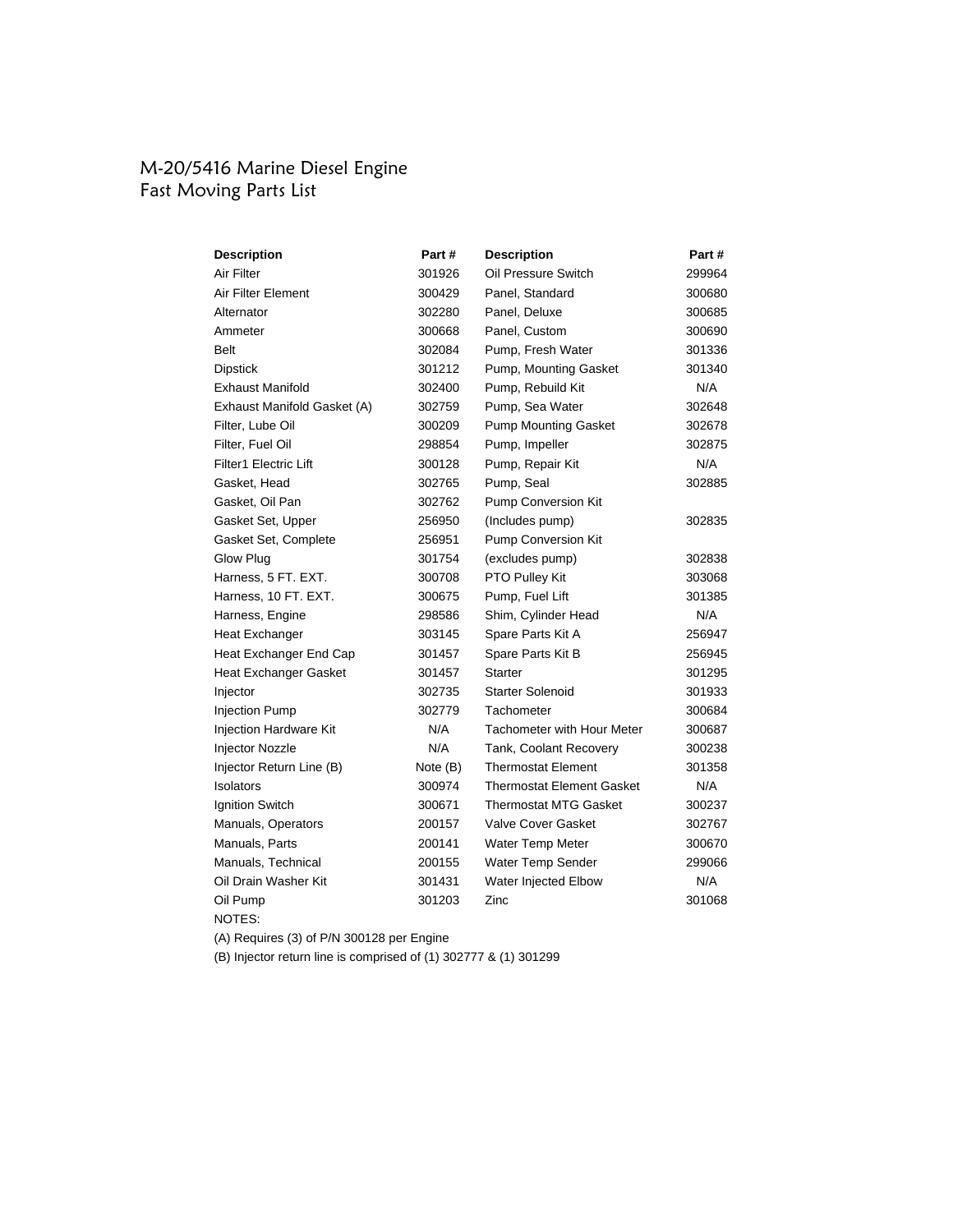### M3-20 Marine Diesel Engine Fast Moving Parts List

| <b>Description</b>            | Part#    | <b>Description</b>                | Part # |
|-------------------------------|----------|-----------------------------------|--------|
| Air Filter                    | 301926   | Oil Pressure Switch               | 299964 |
| Air Filter Element            | 300429   | Panel. Standard                   | 300680 |
| Alternator                    | 302280   | Panel, Deluxe                     | 300685 |
| Ammeter                       | 300668   | Panel, Custom                     | 300690 |
| <b>Belt</b>                   | 302084   | Pump, Fresh Water                 | 301336 |
| <b>Dipstick</b>               | 301212   | Pump, Mounting Gasket             | 301340 |
| <b>Exhaust Manifold</b>       | 302400   | Pump, Rebuild Kit                 | N/A    |
| Exhaust Manifold Gasket (A)   | 302759   | Pump, Sea Water                   | 302648 |
| Filter, Lube Oil              | 300209   | <b>Pump Mounting Gasket</b>       | 302678 |
| Filter, Fuel Oil              | 298854   | Pump, Impeller                    | 302875 |
| <b>Filter1 Electric Lift</b>  | 300128   | Pump, Repair Kit                  | N/A    |
| Gasket, Head                  | 302765   | Pump, Seal                        | 302885 |
| Gasket, Oil Pan               | 302762   | <b>Pump Conversion Kit</b>        |        |
| Gasket Set, Upper             | 256950   | (Includes pump)                   | 302835 |
| Gasket Set, Complete          | 256951   | Pump Conversion Kit               |        |
| Glow Plug                     | 301754   | (excludes pump)                   | 302838 |
| Harness, 5 FT. EXT.           | 300708   | PTO Pulley Kit                    | 303068 |
| Harness, 10 FT. EXT.          | 300675   | Pump, Fuel Lift                   | 301385 |
| Harness, Engine               | 298586   | Shim, Cylinder Head               | N/A    |
| <b>Heat Exchanger</b>         | 303145   | Spare Parts Kit A                 | 256947 |
| Heat Exchanger End Cap        | 301457   | Spare Parts Kit B                 | 256945 |
| Heat Exchanger Gasket         | 301457   | <b>Starter</b>                    | 301295 |
| Injector                      | 302735   | <b>Starter Solenoid</b>           | 301933 |
| <b>Injection Pump</b>         | 302779   | Tachometer                        | 300684 |
| <b>Injection Hardware Kit</b> | N/A      | <b>Tachometer with Hour Meter</b> | 300687 |
| <b>Injector Nozzle</b>        | N/A      | Tank, Coolant Recovery            | 300238 |
| Injector Return Line (B)      | Note (B) | <b>Thermostat Element</b>         | 301358 |
| <b>Isolators</b>              | 300974   | Thermostat Element Gasket         | N/A    |
| Ignition Switch               | 300671   | <b>Thermostat MTG Gasket</b>      | 300237 |
| Manuals, Operators            | 200157   | <b>Valve Cover Gasket</b>         | 302767 |
| Manuals, Parts                | 200141   | <b>Water Temp Meter</b>           | 300670 |
| Manuals, Technical            | 200155   | Water Temp Sender                 | 299066 |
| Oil Drain Washer Kit          | 301431   | Water Injected Elbow              | N/A    |
| Oil Pump                      | 301203   | Zinc                              | 301068 |
| NOTES:                        |          |                                   |        |

(A) Requires (3) of P/N 300128 per Engine

(B) Injector return line is comprised of (1) 302777 & (1) 301299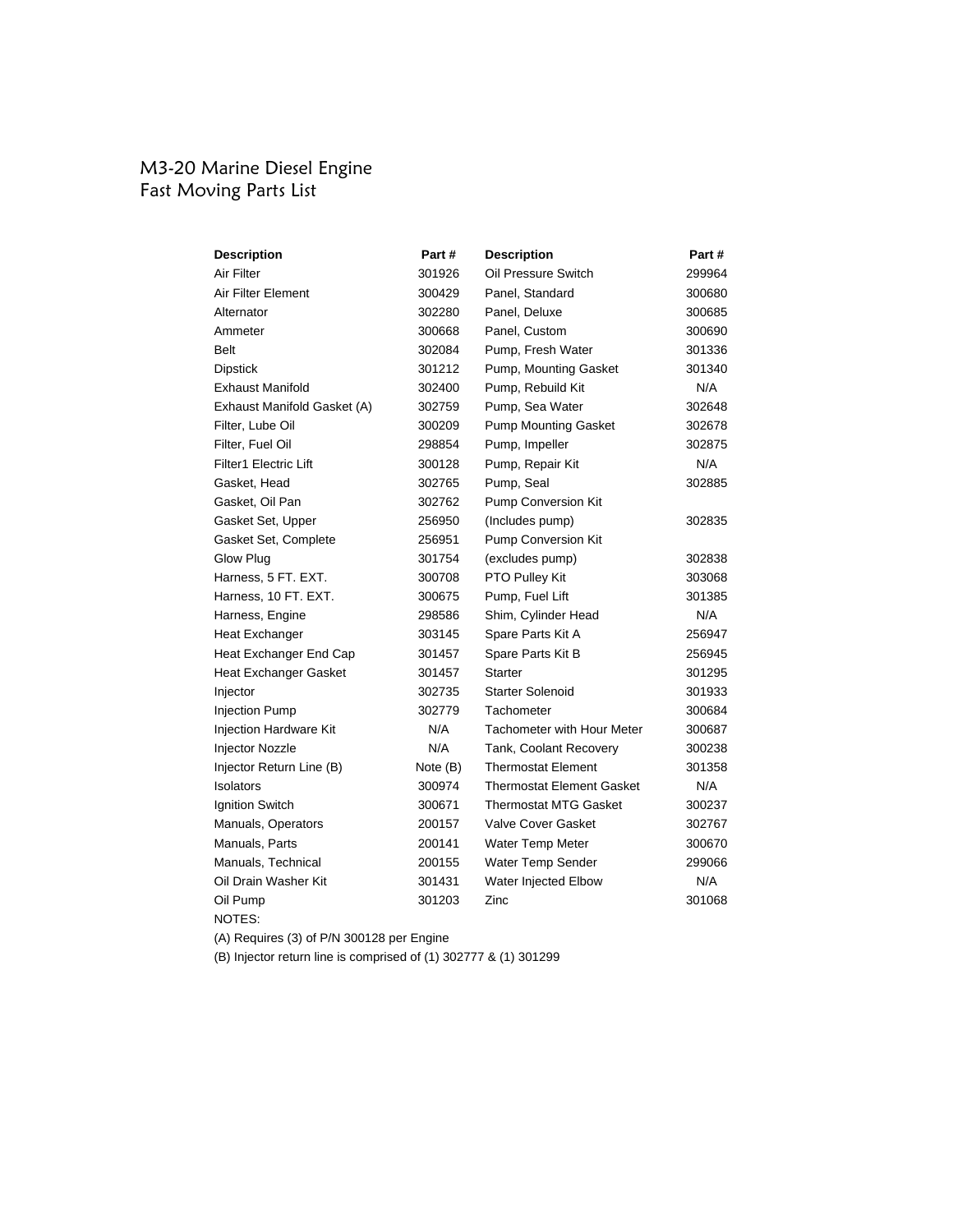### M3-20A Marine Diesel Engine Fast Moving Parts List

| <b>Description</b>           | Part#    | <b>Description</b>                | Part # |
|------------------------------|----------|-----------------------------------|--------|
| Air Filter                   | 301926   | Oil Pressure Switch               | 299964 |
| Air Filter Element           | 300429   | Panel, Standard                   | 300680 |
| Alternator                   | 302280   | Panel, Deluxe                     | 300685 |
| Ammeter                      | 300668   | Panel, Custom                     | 300690 |
| Belt                         | 302084   | Pump, Fresh Water                 | 302756 |
| <b>Dipstick</b>              | 301212   | Pump, Mounting Gasket             | 301340 |
| <b>Exhaust Manifold</b>      | 302400   | Pump, Rebuild Kit                 | N/A    |
| Exhaust Manifold Gasket (A)  | 302759   | Pump, Sea Water                   | 302648 |
| Filter, Lube Oil             | 300209   | <b>Pump Mounting Gasket</b>       | 302678 |
| Filter, Fuel Oil             | 298854   | Pump, Impeller                    | 302875 |
| Filter, Electric Lift        | 300128   | Pump, Repair Kit                  | N/A    |
| Gasket, Head                 | 302765   | Pump, Seal                        | 302885 |
| Gasket, Oil Pan              | 302762   | Pump Conversion Kit               |        |
| Gasket Set, Upper            | 256950   | (Includes pump)                   | 302835 |
| Gasket Set, Complete         | 256951   | Pump Conversion Kit               |        |
| Glow Plug                    | 301754   | (excludes pump)                   | 302838 |
| Harness, 5 FT. EXT.          | 300708   | PTO Pulley Kit                    | 303068 |
| Harness, 10 FT. EXT.         | 300675   | Pump, Fuel Lift                   | 301385 |
| Harness, Engine              | 298586   | Shim, Cylinder Head               | N/A    |
| <b>Heat Exchanger</b>        | 303145   | Spare Parts Kit A                 | 256947 |
| Heat Exchanger End Cap       | 301457   | Spare Parts Kit B                 | 256945 |
| <b>Heat Exchanger Gasket</b> | 301457   | Starter                           | 301295 |
| Injector                     | 302735   | <b>Starter Solenoid</b>           | 301933 |
| <b>Injection Pump</b>        | 302779   | Tachometer                        | 300684 |
| Injection Hardware Kit       | N/A      | <b>Tachometer with Hour Meter</b> | 300687 |
| Injector Nozzle              | N/A      | Tank, Coolant Recovery            | 300238 |
| Injector Return Line (B)     | Note (B) | <b>Thermostat Element</b>         | 301358 |
| Isolators                    | 300974   | <b>Thermostat Element Gasket</b>  | N/A    |
| Ignition Switch              | 300671   | <b>Thermostat MTG Gasket</b>      | 300237 |
| Manuals, Operators           | 200157   | <b>Valve Cover Gasket</b>         | 302767 |
| Manuals, Parts               | 200141   | <b>Water Temp Meter</b>           | 300670 |
| Manuals, Technical           | 200155   | Water Temp Sender                 | 299066 |
| Oil Drain Washer Kit         | 301431   | Water Injected Elbow              | N/A    |
| Oil Pump                     | 301203   | Zinc                              | 301068 |
| NOTES:                       |          |                                   |        |

(A) Requires (3) of P/N 300128 per Engine

(B) Injector return line is comprised of (1) 302777 & (1) 301299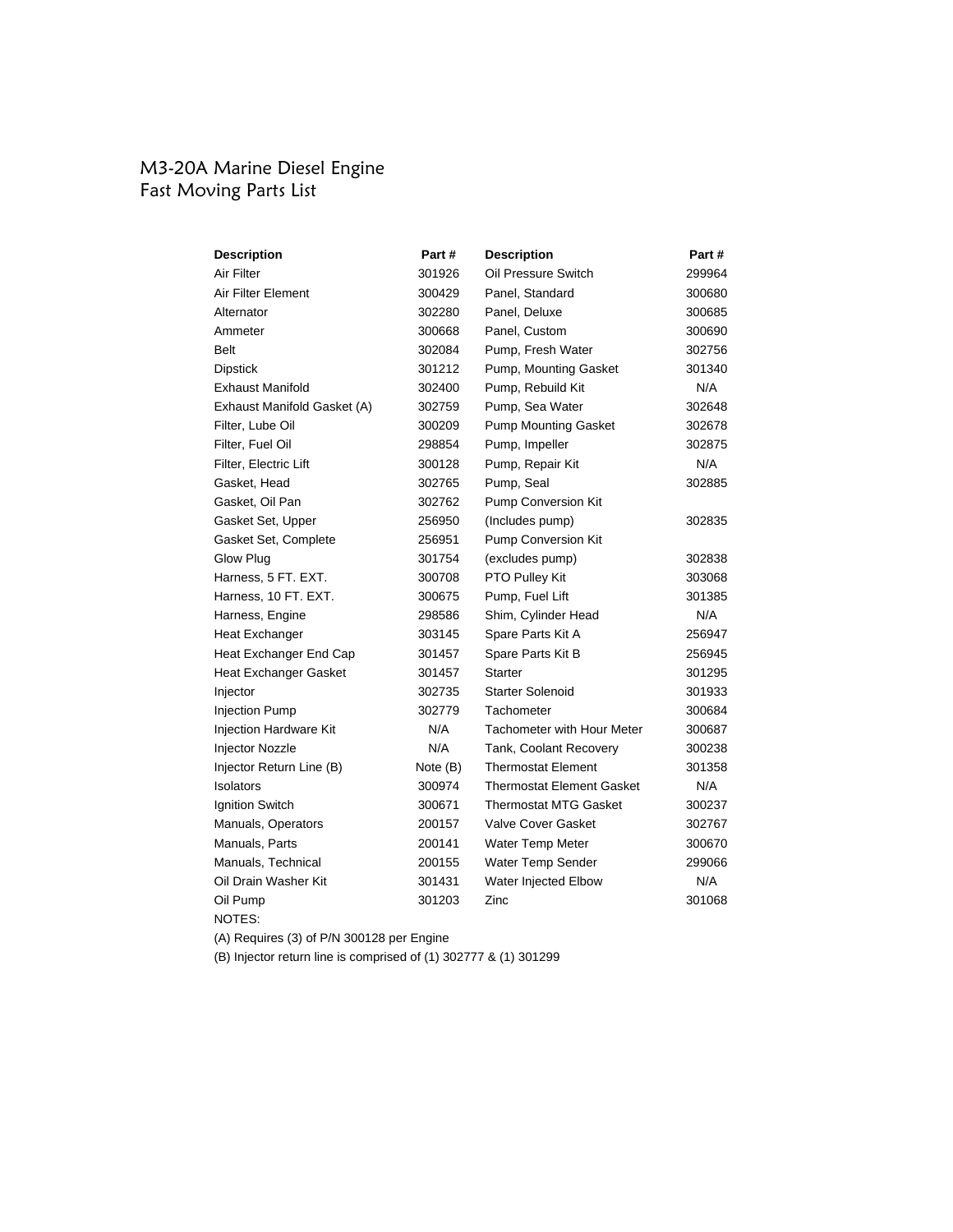### M3-20B Marine Diesel Engine Fast Moving Parts List

| Description                    | Part #  | <b>Description</b>                | Part # |
|--------------------------------|---------|-----------------------------------|--------|
| Air Filter                     | 301926  | Oil Pressure Switch               | 37323  |
| Air Filter Element             | 300429  | Panel, Captain                    | 200362 |
| Alternator                     | 42848   | Panel, Admiral                    | 200350 |
| Ammeter                        | N/A     | Panel, Custom                     | N/A    |
| Belt                           | 301965  | Pump, Fresh Water                 | 301336 |
| <b>Dipstick</b>                | 200599  | Pump, Mounting Gasket             | 301340 |
| <b>Exhaust Manifold</b>        | 302400  | Pump, Rebuild Kit                 | N/A    |
| <b>Exhaust Manifold Gasket</b> | 302785  | Pump, Sea Water                   | 42175  |
| Filter, Lube Oil               | 300209  | <b>Pump Mounting Gasket</b>       | 302678 |
| Filter, Fuel Oil               | 298854  | Pump, Impeller                    | 302875 |
| Filter1 Electric Lift          | 300128  | Pump, Seal                        | 302885 |
| Gasket, Head                   | 200613  | Pump, Fuel Lift                   | 301385 |
| Gasket, Oil Pan                | 302762  | PTO Pulley Kit                    | 303068 |
| Gasket Set, Upper              | 201013  | Shim, Cylinder Head               | N/A    |
| Gasket Set, Complete           | 201014  | Spare Parts Kit A                 | 201011 |
| Glow Plug                      | 200595  | Spare Parts Kit B                 | 201012 |
| Harness, 5 FT. EXT.            | 30760-5 | <b>Starter</b>                    | 299512 |
| Harness, 15 FT. EXT.           | 30760   | <b>Starter Solenoid</b>           | 300538 |
| Harness, Engine                | 200260  | Tachometer                        | 36590  |
| Heat Exchanger                 | 303145  | <b>Tachometer with Hour Meter</b> | 11917  |
| Heat Exchanger End Cap         | 22850   | Tank, Coolant Recovery            | 24977  |
| Heat Exchanger Gasket          | 22851   | <b>Thermostat Element</b>         | 301358 |
| Injector                       | 200571  | <b>Thermostat Gasket</b>          | 300237 |
| <b>Injection Pump</b>          | 200572  | <b>Valve Cover Gasket</b>         | 200602 |
| <b>Injection Hardware Kit</b>  | 201016  | Voltmeter                         | 37602  |
| <b>Injector Nozzle</b>         | 200591  | Water Temp Meter                  | 37601  |
| Injector Return Line           | 301299  | Water Temp Sender                 | 35109  |
| Isolators                      | 40510   | Water Temp Switch                 | 30125  |
| <b>Ignition Switch</b>         | 33693   | Water Injected Elbow 45 Degree    | 300237 |
| Manuals, Operators             | 200550  | Water Injected Elbow 90 Degree    | 200385 |
| Manuals, Parts                 | 201009  | Zinc                              | 11885  |
| Manuals, Technical             | 200562  |                                   |        |
| Oil Drain Washer Kit           | 37454   |                                   |        |
| Oil Pump                       | 301203  |                                   |        |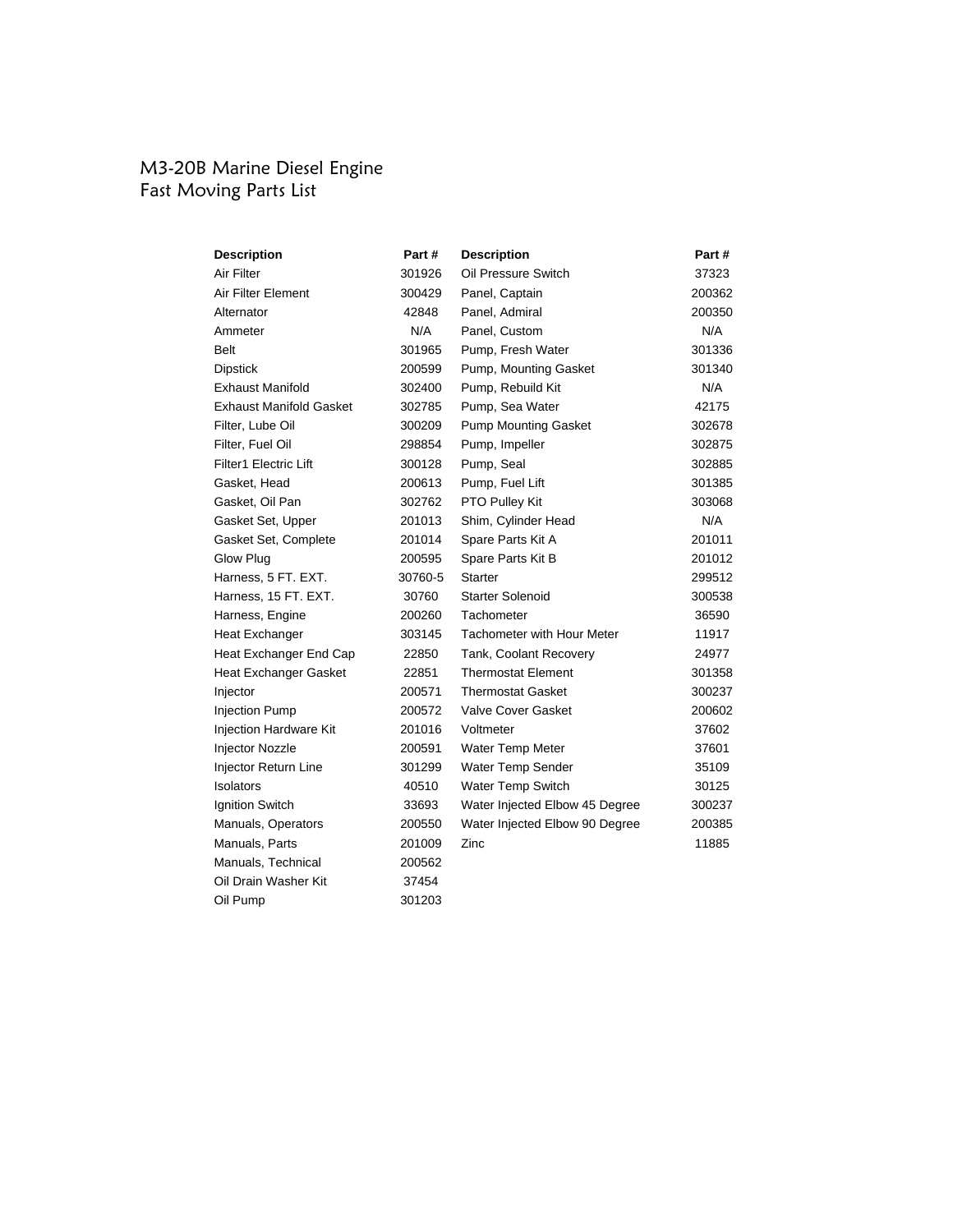### M-25/5421 Marine Diesel Engine Fast Moving Parts List

| <b>Description</b>            | Part #     | <b>Description</b>                | Part#      |
|-------------------------------|------------|-----------------------------------|------------|
| Air Filter                    | 302181     | Oil Pressure Switch               | 299964     |
| Air Filter Element            | 301049     | Panel, Standard                   | 300680     |
| Alternator                    | 302280     | Panel, Deluxe                     | 300685     |
| Ammeter                       | 300668     | Panel, Custom                     | 300690     |
| Bell                          | 300805     | Pump, Fresh Water                 | 300203     |
| Dipstick                      | 300134     | Pump, Mounting Gasket             | 300204     |
| <b>Exhaust Manifold</b>       | 301014     | Pump, Rebuild Kit                 | N/A        |
| Exhaust Manifold Gasket (A)   | 299435     | Pump, Sea Water (E)               | 302648     |
| Filter, Lube Oil              | 300209     | Pump Mounting Gasket (E)          | 302678     |
| Filter, Fuel Oil              | 298854     | Pump, Impeller (E)                | 302875     |
| Filter, Electric Lift         | 300128     | Pump, Repair Kit                  | N/A        |
| Gasket, Head                  | 300141     | Pump, Seal (E)                    | 302885     |
| Gasket, Oil Pan               | 300132     | Pump Conversion Kit               |            |
| Gasket Set, Upper             | 256836     | (includes pump)                   | 302837     |
| Gasket Set, Complete          | 256808     | Pump Conversion Kit               |            |
| Glow Plug                     | 299685     | (excludes pump)                   | 302838     |
| Harness, 5 FT. EXT.           | 300708     | PTO Pulley Kit (F)                | 302159     |
| Harness, 10 FT. EXT.          | 300675     | Pump, Fuel Lift                   | 301385     |
| Harness, Engine               | 298586     | Shim, Cylinder Head               | 300142     |
| Heat Exchanger (B)            | 299049     | Spare Parts Kit A                 | 256912     |
| Heat Exchanger End Cap (C)    | 299838     | Spare Parts Kit B                 | 256802     |
| Heat Exchanger Gasket         | 299838     | <b>Starter</b>                    | 299512     |
| injector (D)                  | Note $(D)$ | Starter Solenoid (G)              | Note $(G)$ |
| <b>Injection Pump</b>         | 300191     | Tachometer                        | 300684     |
| <b>Injection Hardware Kit</b> | N/A        | <b>Tachometer with Hour Meter</b> | 300687     |
| Injector Nozzle               | 301514     | Tank, Coolant Recovery            | 300238     |
| Injector Return Line          | 302923     | Thermostat Element(H)             | 301358     |
| isolators                     | 300514     | <b>Thermostat Element Gasket</b>  | N/A        |
| <b>Ignition Switch</b>        | 300671     | <b>Thermostat MTG Gasket</b>      | 300237     |
| Manuals, Operators            | 200157     | <b>Valve Cover Gasket</b>         | 300158     |
| Manuals, Parts                | 200142     | Water Temp Meter                  | 300670     |
| Manuals, Technical            | 200151     | Water Temp Sender                 | 299066     |
| Oil Drain Washer Kit          | 301431     | Water Injected Elbow              | N/A        |
| Oil Pump                      | 299405     | Zinc(I)                           | 301069     |
| NOTES:                        |            |                                   |            |

(A) Qty (3) exhaust manifold gaskets required per engine.

(B) 299049 is 2" diameter X 16" long

(C) 299838 consists of end cap, gasket, & bolt

(D) Qty (1) 298787 & Qty (2) 298788 injectors are used per engine.

(E) New style Sherwood pump - no end cover plate

Old style Sherwood Pump has six (6) end cover screws

Oberdorfer Pump has four (4) end cover screws

(F) This is pulley only. Also required are Qty (3) cap screws P/N 302046.

(G) P/N 300538 with studs or P/N 299771 with screws.

(H) Thermostat is 160 degree

(I) 301069 zinc is used on 2" diameter heat exchangers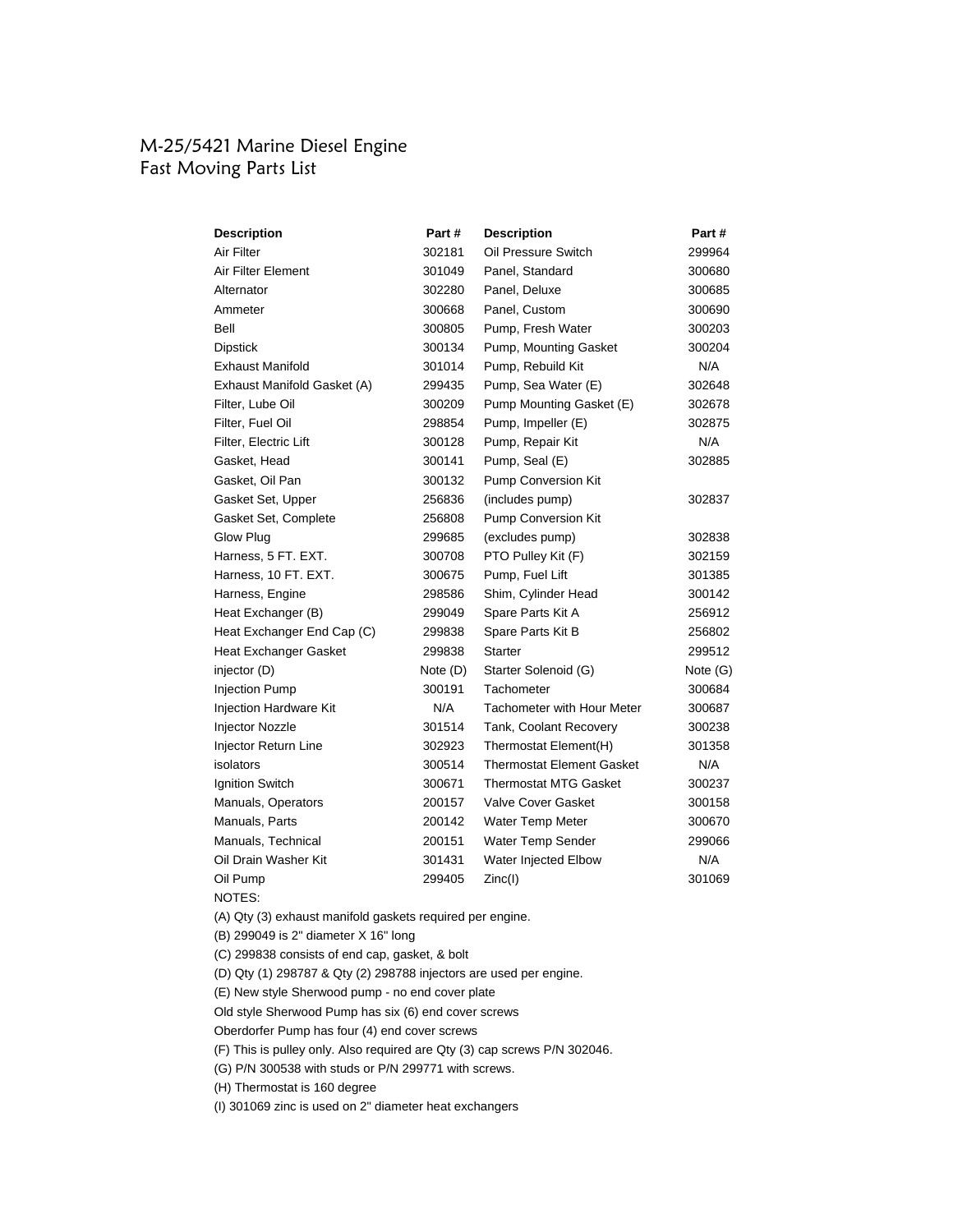# M-25XP Marine Diesel Engine Fast Moving Parts List

| <b>Description</b>                                        | Part#      | <b>Description</b>                | Part #   |
|-----------------------------------------------------------|------------|-----------------------------------|----------|
| Air Filter                                                | 302181     | Oil Pressure Switch               | 299964   |
| Air Filter Element                                        | 301049     | Panel, Standard                   | 300680   |
| Alternator                                                | 302280     | Panel, Deluxe                     | 300685   |
| Ammeter                                                   | 300668     | Panel, Custom                     | 300690   |
| <b>Belt</b>                                               | 300817     | Pump, Fresh Water                 | 300203   |
| <b>Dipstick</b>                                           | 300134     | Pump, Mounting Gasket             | 300204   |
| <b>Exhaust Manifold</b>                                   | 301014     | Pump, Rebuild Kit                 |          |
| Exhaust Manifold Gasket (A)                               | 299435     | Pump, Sea Water (E)               | 302648   |
| Filter, Lube Oil                                          | 300209     | Pump Mounting Gasket (E)          | 302678   |
| Filter, Fuel Oil                                          | 298854     | Pump, Impeller (E)                | 302875   |
| Filter, Electric Lift                                     | 300128     | Pump, Repair Kit                  | N/A      |
| Gasket, Head                                              | 302184     | Pump, Seal (E)                    | 302885   |
| Gasket, Oil Pan                                           | 300132     | Pump Conversion Kit               |          |
| Gasket Set, Upper                                         | 256921     | (includes pump)                   | 302837   |
| Gasket Set, Complete                                      | 256930     | <b>Pump Conversion Kit</b>        |          |
| Glow Plug                                                 | 299685     | (excludes pump)                   | 302838   |
| Harness, 5 FT. EXT.                                       | 300708     | PTO Pulley Kit (F)                | 302159   |
| Harness, 10 FT. EXT.                                      | 300675     | Pump, Fuel Lift                   | 301385   |
| Harness, Engine                                           | 298586     | Shim, Cylinder Head               | 302185   |
| Heat Exchanger (B)                                        | Note (B)   | Spare Parts Kit A                 | 256912   |
| Heat Exchanger End Cap (C)                                | Note $(C)$ | Spare Parts Kit B                 | 256802   |
| Heat Exchanger Gasket (C)                                 | Note $(C)$ | <b>Starter</b>                    | 299512   |
| injector (D)                                              | Note (D)   | Starter Solenoid (G)              | Note (G) |
| Injection Pump                                            | 300191     | Tachometer                        | 300684   |
| <b>Injection Hardware Kit</b>                             | N/A        | <b>Tachometer with Hour Meter</b> | 300687   |
| Injector Nozzle                                           | 301514     | Tank, Coolant Recovery            | 300238   |
| Injector Return Line                                      | 302923     | Thermostat Element (H)            | 301358   |
| isolators                                                 | 300514     | <b>Thermostat Element Gasket</b>  | N/A      |
| Ignition Switch                                           | 300671     | <b>Thermostat MTG Gasket</b>      | 300237   |
| Manuals, Operators                                        | 200157     | <b>Valve Cover Gasket</b>         | 300158   |
| Manuals, Parts                                            | 200142     | Water Temp Meter                  | 300670   |
| Manuals, Technical                                        | 200151     | Water Temp Sender                 | 299066   |
| Oil Drain Washer Kit                                      | 301431     | Water Injected Elbow              | N/A      |
| Oil Pump                                                  | 299405     | Zinc (I)                          | 301069   |
| NOTES:                                                    |            |                                   |          |
| (A) Qty (3) exhaust manifold gaskets required per engine. |            |                                   |          |

(B) 299049 is 2" diameter X 16" long

(C) #299838 End Plate Kit For 2" Diameter Heat Exchanger

# 301457 End Plate Kit For 3" Diameter Heat Exchanger

(D) Qty (1) 298787 & Qty (2) 298788 injectors are used per engine

(E) New style Sherwood pump - no end cover plate

Old style Sherwood Pump has six (6) end cover screws

Oberdorfer Pump has four (4) end cover screws

This is pulley only. Also required are qty (3) cap screws P/N 302046

(G) P/N 300538 with studs or P/N 299771 with screws.

Thermostat is 160 degree

(I) 301069 zinc is used on 2" diameter on heat exchangers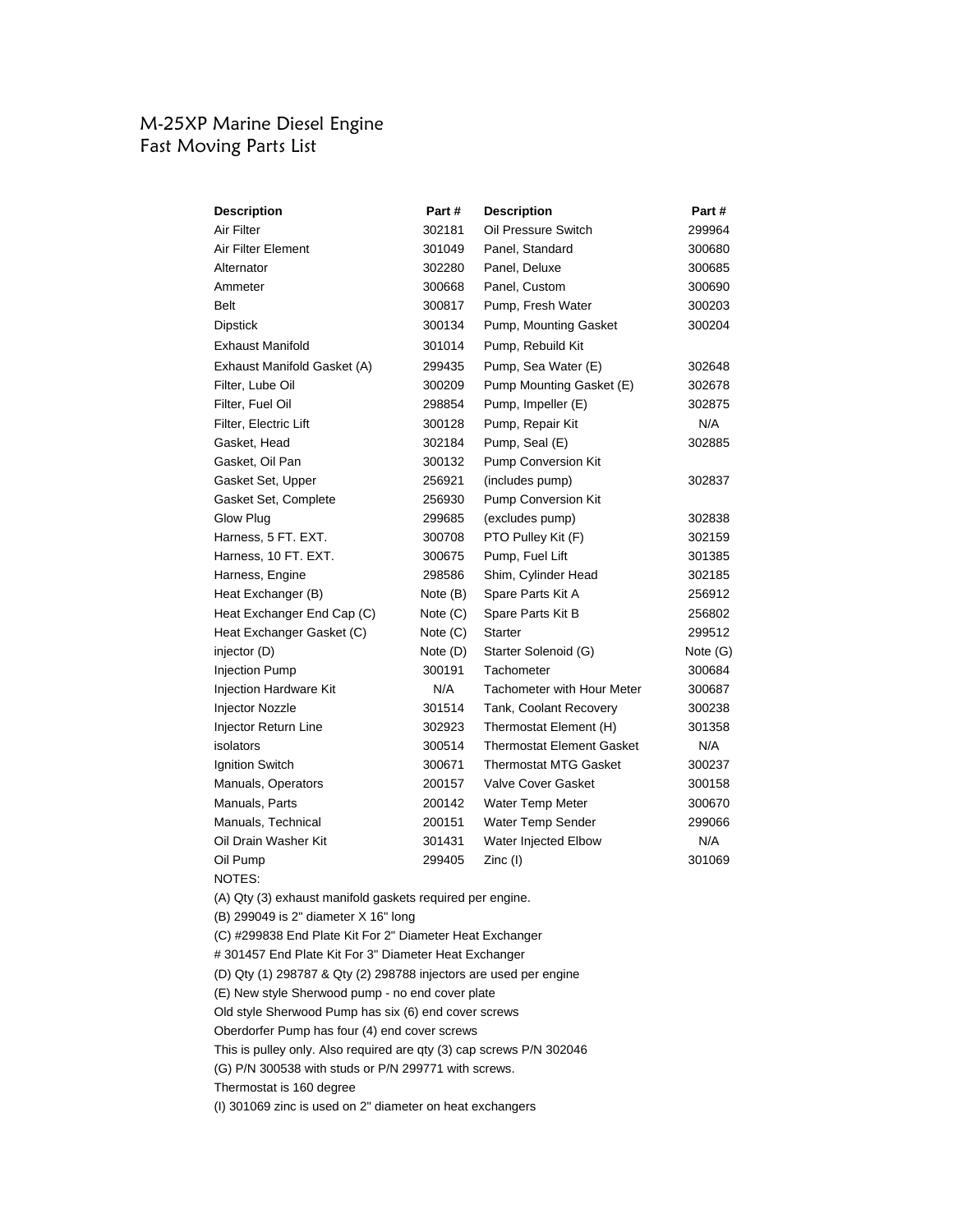# M-25XPB Marine Diesel Engine Fast Moving Parts List

| <b>Description</b>           | Part#    | <b>Description</b>                | Part # |
|------------------------------|----------|-----------------------------------|--------|
| Alternator                   | 41017    | Panel, Instrument-Captain         | 200362 |
| Belt, Sea Water Pump         | N/A      | Panel, Instrument-Admiral         | 200350 |
| Belt, STD Alternator         | 30475    | Pump, Fresh Water                 | 200820 |
| <b>Circuit Breaker</b>       | 24683    | Pump, Mounting Gasket             | 200857 |
| <b>Dipstick</b>              | 200901   | Pump, Rebuild Kit                 | None   |
| Filter, Air                  | 302181   | Pump, Sea Water                   | 42175  |
| Filter, Lube Oil             | 300209   | Pump, Mounting Gasket             | 302678 |
| Filter, Fuel Oil             | 298854   | Pump, Impeller Kit                | 200175 |
| Gasket, Head                 | 200731   | Pump, Repair Kit                  |        |
| Gasket, Oil Pan              | Silicone | Pump, Seal                        | 302885 |
| Gasket Set, Upper            | 201030   | Pump, Fuel Lift                   | 39275  |
| Gasket Set, Complete         | 201029   | Remote Lube Oil Filter            | 40078  |
| Glowplug                     | 200595   | Silencer, Air Intake              | 302181 |
| Harness 15 FT, EXT 8 Pin     | 30760    | Solenoid, Preheat                 | 24639  |
| Harness 15 FT, EXT 4 Pin     | 36557    | Spare Parts Kit A                 | 200522 |
| Heat Exchanger               | 201027   | Spare Parts Kit B                 | 201038 |
| Heat Exchanger End Cap       | 22850    | <b>Starter Motor</b>              | 200948 |
| <b>Heat Exchanger Gasket</b> | 22851    | <b>Starter Solenoid</b>           | N/A    |
| Injector                     | 200701   | Tachometer, Admiral Panel         | 39826  |
| <b>Injection Pump</b>        | 200698   | Tachometer, Captain Panel         | 36590  |
| Injection Hardware Kit       | 201016   | Tank, Coolant Recovery            | 24977  |
| Injector Nozzle              | 200702   | Thermostat                        | Note 1 |
| Injector Return Line         | 200853   | <b>Thermostat Mounting Gasket</b> | Note 2 |
| Isolators, Front             | 40510    | <b>Valve Cover Gasket</b>         | 200848 |
| Isolators, Rear              | 40510    | Voltmeter                         | 35111  |
| <b>Key Switch</b>            | 33693    | Water Temperature Meter           | 35108  |
| Manual, Operator             | 200494   | Water Temperature Sender          | 35109  |
| Manual, Parts List           | 201021   | Water Temperature Switch          | 30125  |
| Manual, Technical            | 200554   | Water Injected Exhaust Elbow 45   | 200486 |
| Oil Cooler                   | N/A      | Water Injected Exhaust Elbow 90   | 200488 |
| Oil Pressure Switch          | 37323    | Water Injected Exhaust Riser      | 200490 |
| Oil Pressure Meter           | 35110    | Zinc                              | 11885  |
| Oil Pressure Sender          | 24132    |                                   |        |

Note1: M-25XPB up to March 1998 (D803) use Thermostat 301358 After (D804) 201001 Note2: M-25XPB up to March 1998 (D803) use Gasket 300237 After (D804) 298843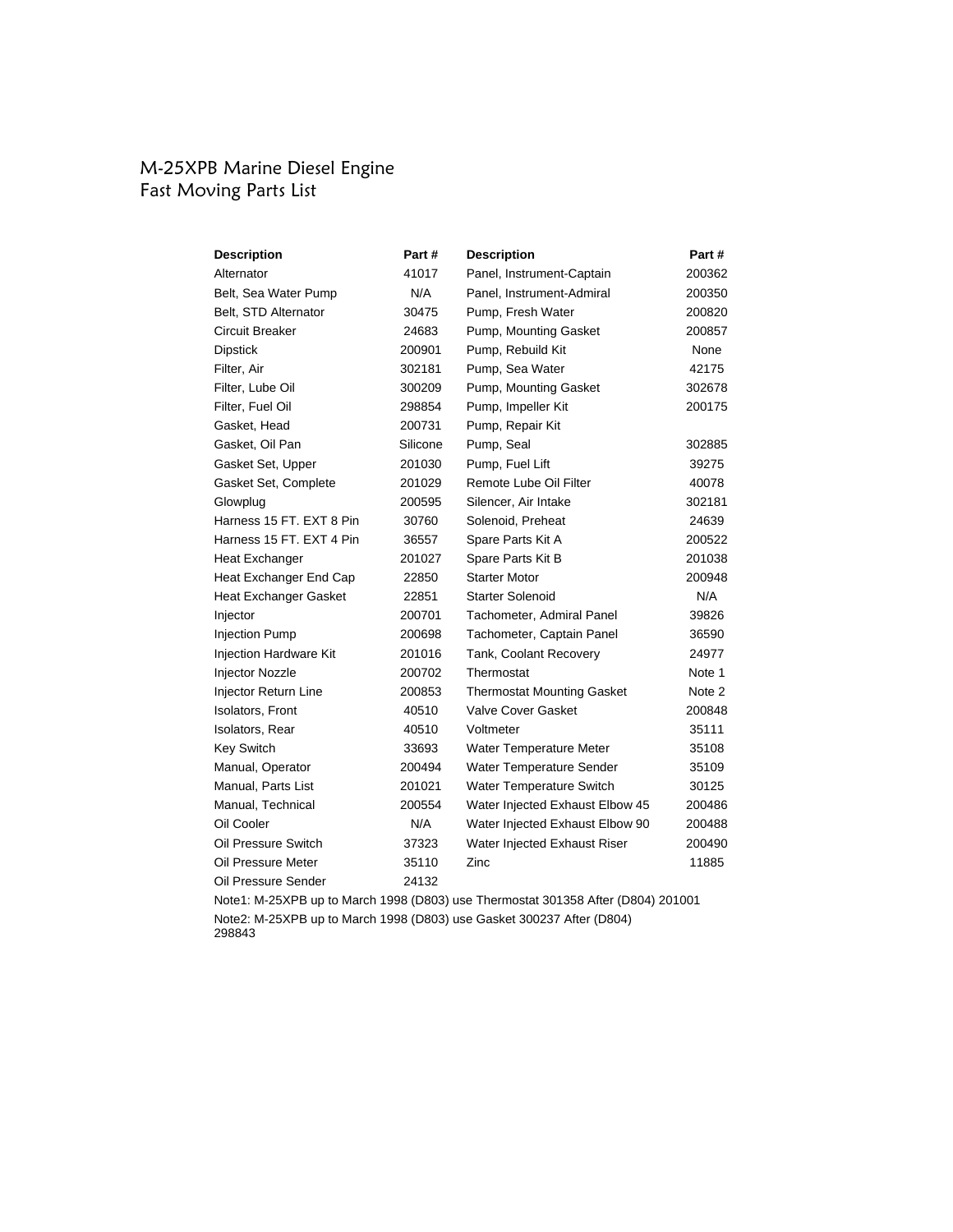# M-30/5424 Marine Diesel Engine Fast Moving Parts List

| <b>Description</b>           | Part #     | <b>Description</b>                | Part#    |
|------------------------------|------------|-----------------------------------|----------|
| Air Filter                   | 299750     | Oil Pressure Switch               | 299964   |
| Air Filter Element           | N/A        | Panel, Standard                   | 300680   |
| Alternator                   | 302280     | Panel, Deluxe                     | 300685   |
| Ammeter                      | 300668     | Panel, Custom                     | 300690   |
| <b>Belt</b>                  | 204002     | Pump, Fresh Water (D)             | Note (D) |
| Dipstick (A)                 | Note (A)   | Pump, Mounting Gasket (D)         | Note (D) |
| <b>Exhaust Manifold</b>      | 299885     | Pump, Rebuild Kit                 | N/A      |
| Exhaust Manifold Gasket (B)  | Note (B)   | Pump, Sea Water (E)               | 302648   |
| Filter, Lube Oil             | 298852     | Pump Mounting Gasket (E)          | 302678   |
| Filter, Fuel Oil             | 298854     | Pump, Impeller (E)                | 302875   |
| Filter, Electric Lift        | 300128     | Pump, Repair Kit                  | N/A      |
| Gasket, Head                 | 298862     | Pump, Seal(E)                     | 302885   |
| Gasket, Oil Pan              | 298859     | Pump Conversion Kit               |          |
| Gasket Set, Upper            | 256762     | (includes pump)                   | 302837   |
| Gasket Set, Complete         | 256737     | Pump Conversion Kit               |          |
| Glow Plug                    | 298795     | (excludes pump)                   | 302838   |
| Harness, 5 FT. EXT.          | 300708     | PTO Pulley Kit                    | N/A      |
| Harness, 10 FT. EXT.         | 300675     | Pump, Fuel Lift                   | 301385   |
| Harness, Engine              | 298586     | Shim, Cylinder Head               | 298863   |
| <b>Heat Exchanger</b>        | 299049     | Spare Parts Kit A                 | 298904   |
| Heat Exchanger End Cap (G)   | 299838     | Spare Parts Kit B                 | 256942   |
| <b>Heat Exchanger Gasket</b> | 299838     | Starter                           | Note (F) |
| Injector $(C)$               | Note $(C)$ | <b>Starter Solenoid</b>           | N/A      |
| <b>Injection Pump</b>        | 298878     | Tachometer                        | 300684   |
| Injection Hardware Kit       | N/A        | <b>Tachometer with Hour Meter</b> | 300687   |
| <b>Injector Nozzle</b>       | 301514     | Tank, Coolant Recovery            | 300238   |
| Injector Return Line         | 299831     | <b>Thermostat Element</b>         | 299798   |
| Isolators                    | 300583     | <b>Thermostat Element Gasket</b>  | N/A      |
| Ignition Switch              | 300671     | <b>Thermostat MTG Gasket</b>      | 298843   |
| Manuals, Operators           | 200157     | <b>Valve Cover Gasket</b>         | 299869   |
| Manuals, Parts               | 200143     | Water Temp Meter                  | 300670   |
| Manuals, Technical           | 200152     | Water Temp Sender                 | 299066   |
| Oil Drain Washer Kit         | 301431     | Water Injected Elbow              | N/A      |
| Oil Pump                     | 298872     | Zinc                              | 301068   |
| NOTES:                       |            |                                   |          |

(A) Old style - P/N 299861; New style - P/N 300723

(B) Use Qty (1) 298707 & Qty (2) 298708 exhaust manifold gaskets per engine.

(C) Qty (1) 298787 & Qty (2) 298788 injectors used per engine.

(D) Model 5424 uses P/N 300647 fresh water pump & P/N 300718 gasket

Model M-30 uses P/N 300041 fresh water pump & P/N 300047 gasket.

(E) New style Sherwood pump - does not have end cover plate.

Old style Sherwood Pump has six (6) end cover screws

Oberdorfer Pump has four (4) end cover screws

(F) Model 5424 & M-30 (Engine block series D-1101) Use P/N 298776 starter

Model M-30 (Engine block series D-1102) Use P/N 302886 starter.

(G) P/N 299838 consists of end cover plate, end cover gasket & bolt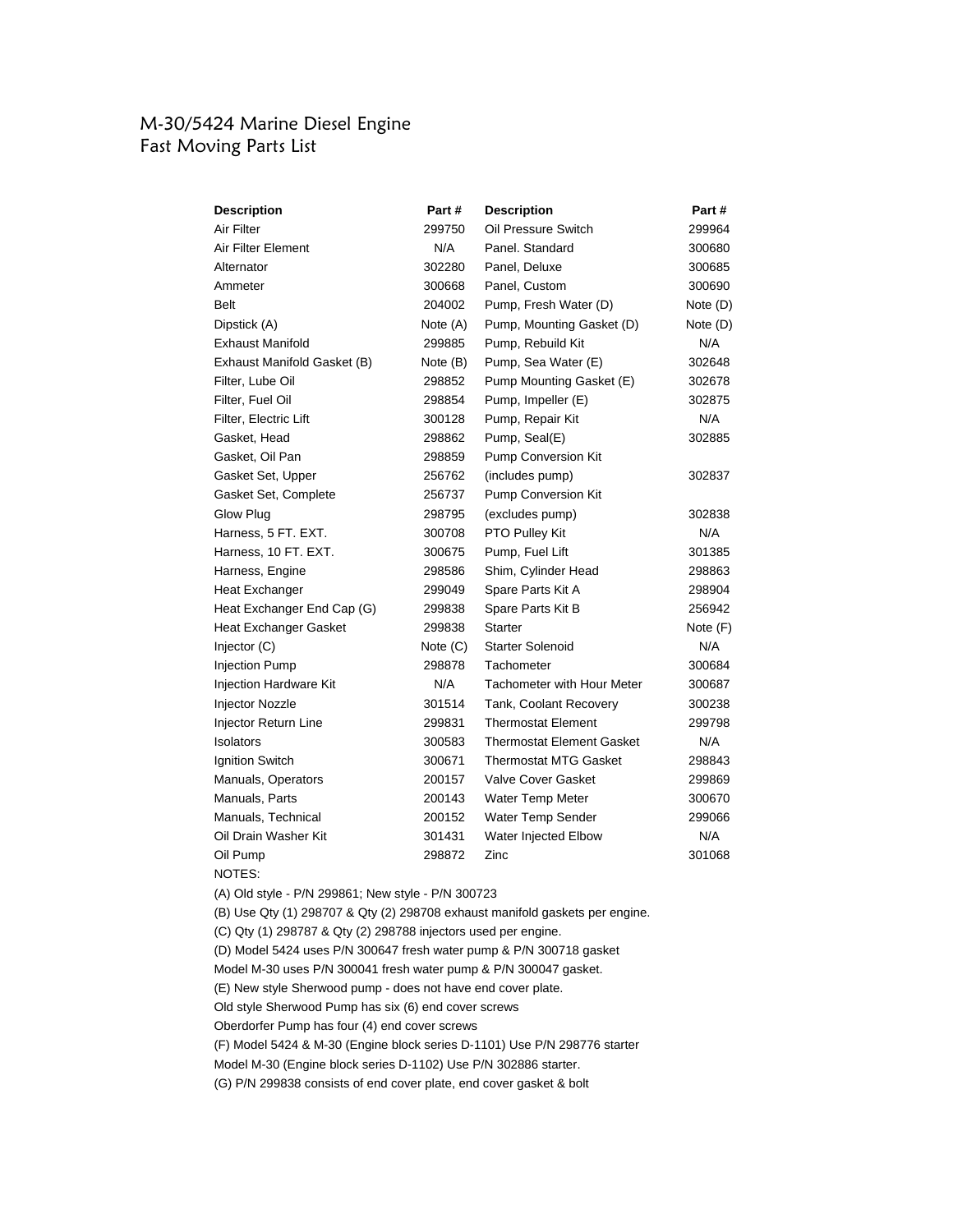### M4-30 Marine Diesel Engine Fast Moving Parts List

| <b>Description</b>          | Part #   | <b>Description</b>                | Part#  |
|-----------------------------|----------|-----------------------------------|--------|
| Air Filter                  | 301926   | Oil Pressure Switch               | 299964 |
| Air Filter Element          | 300429   | Panel, Standard                   | 300680 |
| Alternator                  | 302280   | Panel, Deluxe                     | 300685 |
| Ammeter                     | 300668   | Panel, Custom                     | 300690 |
| <b>Belt</b>                 | 302084   | Pump, Fresh Water                 | 302756 |
| <b>Dipstick</b>             | 301212   | Pump, Mounting Gasket             | 301340 |
| <b>Exhaust Manifold</b>     | 302398   | Pump, Rebuild Kit                 | N/A    |
| Exhaust Manifold Gasket (A) | 302759   | Pump, Sea Water                   | 302648 |
| Filter, Lube Oil            | 300209   | <b>Pump Mounting Gasket</b>       | 302678 |
| Filter, Fuel Oil            | 298854   | Pump, Impeller                    | 302875 |
| Filter, Electric Lift       | 300128   | Pump, Repair Kit                  | N/A    |
| Gasket, Head                | 302691   | Pump, Seal                        | 302885 |
| Gasket, Oil Pan             | 302686   | <b>Pump Conversion Kit</b>        |        |
| Gasket Set, Upper           | 256948   | (Includes pump)                   | 302835 |
| Gasket Set, Complete        | 256949   | Pump Conversion Kit               |        |
| Glow Plug                   | 301754   | (excludes pump)                   | 302838 |
| Harness, 5 FT. EXT.         | 300708   | PTO Pulley Kit                    | 303068 |
| Harness, 10 FT. EXT.        | 300675   | Pump, Fuel Lift                   | 301385 |
| Harness, Engine             | 298586   | Shim, Cylinder Head               | N/A    |
| Heat Exchanger              | 3032631  | Spare Parts Kit A                 | 256947 |
| Heat Exchanger End Cap      | 301457   | Spare Parts Kit B                 | 256945 |
| Heat Exchanger Gasket       | 301457   | <b>Starter</b>                    |        |
| Injector                    | 302735   | <b>Starter Solenoid</b>           | N/A    |
| <b>Injection Pump</b>       | 302740   | Tachometer                        | 300684 |
| Injection Hardware Kit      | N/A      | <b>Tachometer with Hour Meter</b> | 300687 |
| Injector Nozzle             | N/A      | Tank, Coolant Recovery            | 300238 |
| Injector Return Line (B)    | Note (B) | <b>Thermostat Element</b>         | 301358 |
| <b>Isolators</b>            | 300974   | <b>Thermostat Element Gasket</b>  | N/A    |
| Ignition Switch             | 300671   | <b>Thermostat MTG Gasket</b>      | 300237 |
| Manuals, Operators          | 200157   | <b>Valve Cover Gasket</b>         | 302706 |
| Manuals, Parts              | 200144   | Water Temp Meter                  | 300670 |
| Manuals, Technical          | 200155   | Water Temp Sender                 | 299066 |
| Oil Drain Washer Kit        | 301431   | Water Injected Elbow              | N/A    |
| Oil Pump                    | 302682   | Zinc                              | 301068 |
| NOTES:                      |          |                                   |        |

(A) Requires (4) of P/N 300128 per Engine

(B) Injector return line is comprised of (1) 302739,(1) 302734 &(1) 301299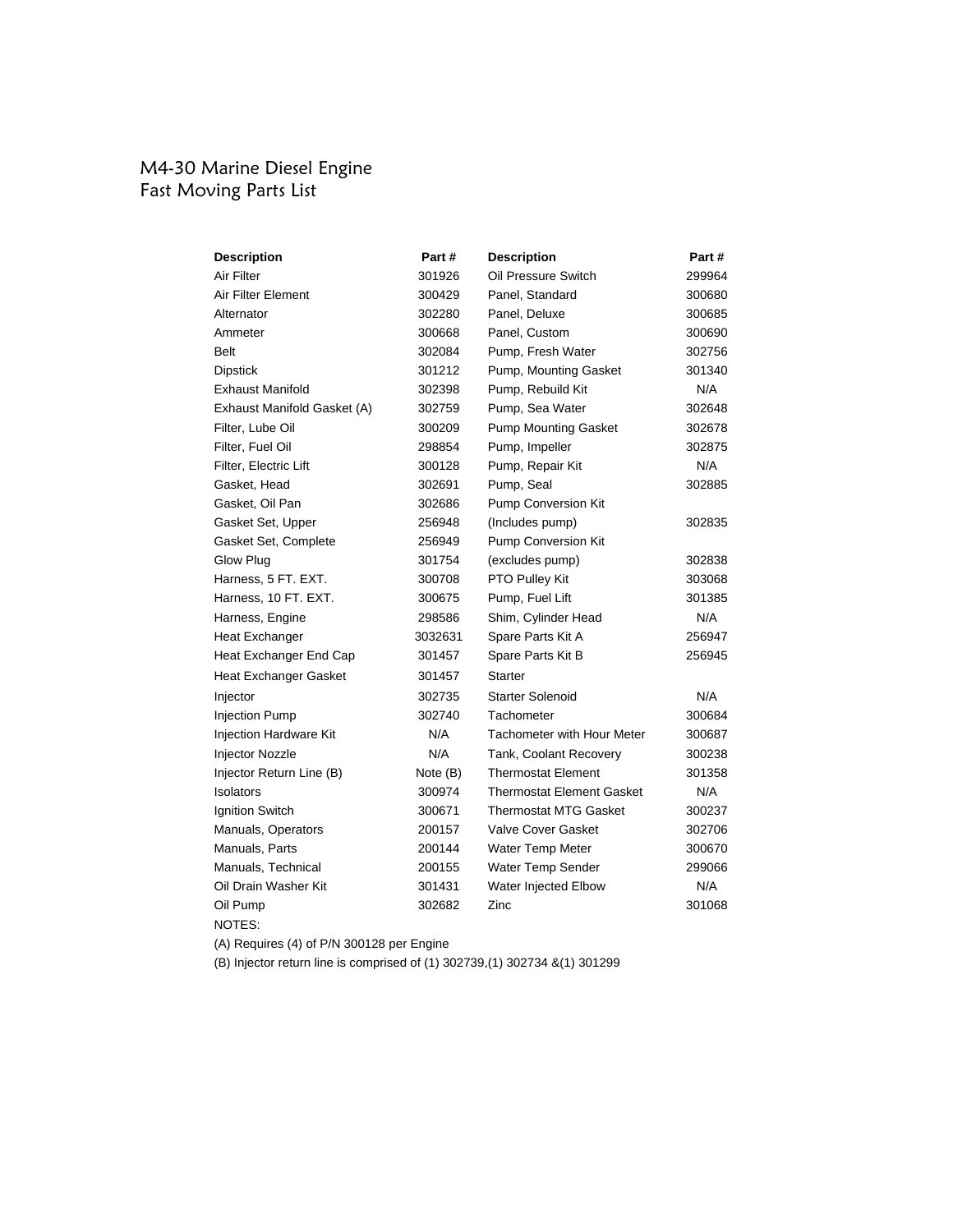### M4-30A Marine Diesel Engine Fast Moving Parts List

| <b>Description</b>           | Part #   | <b>Description</b>                | Part # |
|------------------------------|----------|-----------------------------------|--------|
| Air Filter                   | 301926   | Oil Pressure Switch               | 299964 |
| Air Filter Element           | 300429   | Panel. Standard                   | 300680 |
| Alternator                   | 302280   | Panel, Deluxe                     | 300685 |
| Ammeter                      | 300668   | Panel, Custom                     | 300690 |
| Belt                         | 302084   | Pump, Fresh Water                 | 302756 |
| <b>Dipstick</b>              | 301212   | Pump, Mounting Gasket             | 301340 |
| <b>Exhaust Manifold</b>      | 302398   | Pump, Rebuild Kit                 | N/A    |
| Exhaust Manifold Gasket (A)  | 302759   | Pump, Sea Water                   | 302648 |
| Filter, Lube Oil             | 300209   | <b>Pump Mounting Gasket</b>       | 302678 |
| Filter, Fuel Oil             | 298854   | Pump, Impeller                    | 302875 |
| <b>Filter1 Electric Lift</b> | 300128   | Pump, Repair Kit                  | N/A    |
| Gasket, Head                 | 302691   | Pump, Seal                        | 302885 |
| Gasket, Oil Pan              | 302686   | Pump Conversion Kit               |        |
| Gasket Set, Upper            | 256948   | (Includes pump)                   | 302835 |
| Gasket Set, Complete         | 256949   | Pump Conversion Kit               |        |
| Glow Plug                    | 301754   | (excludes pump)                   | 302838 |
| Harness, 5 FT. EXT.          | 300708   | PTO Pulley Kit                    | 303068 |
| Harness, 10 FT. EXT.         | 300675   | Pump, Fuel Lift                   | 301385 |
| Harness, Engine              | 298586   | Shim, Cylinder Head               | N/A    |
| <b>Heat Exchanger</b>        | 3032631  | Spare Parts Kit A                 | 256947 |
| Heat Exchanger End Cap       | 301457   | Spare Parts Kit B                 | 256945 |
| Heat Exchanger Gasket        | 301457   | Starter                           | 302474 |
| Injector                     | 302735   | <b>Starter Solenoid</b>           | N/A    |
| Injection Pump               | 302740   | Tachometer                        | 300684 |
| Injection Hardware Kit       | N/A      | <b>Tachometer with Hour Meter</b> | 300687 |
| Injector Nozzle              | N/A      | Tank, Coolant Recovery            | 300238 |
| Injector Return Line (B)     | Note (B) | <b>Thermostat Element</b>         | 301358 |
| Isolators                    | 300974   | <b>Thermostat Element Gasket</b>  | N/A    |
| Ignition Switch              | 300671   | <b>Thermostat MTG Gasket</b>      | 300237 |
| Manuals, Operators           | 200157   | <b>Valve Cover Gasket</b>         | 302706 |
| Manuals, Parts               | 200144   | Water Temp Meter                  | 300670 |
| Manuals, Technical           | 200155   | Water Temp Sender                 | 299066 |
| Oil Drain Washer Kit         | 301431   | Water Injected Elbow              | N/A    |
| Oil Pump                     | 302682   | Zinc                              | 301068 |
| NOTES:                       |          |                                   |        |

(A) Requires (4) of P/N 300128 per Engine

(B) Injector return line is comprised of (1) 302739,(1) 302734 &(1) 301299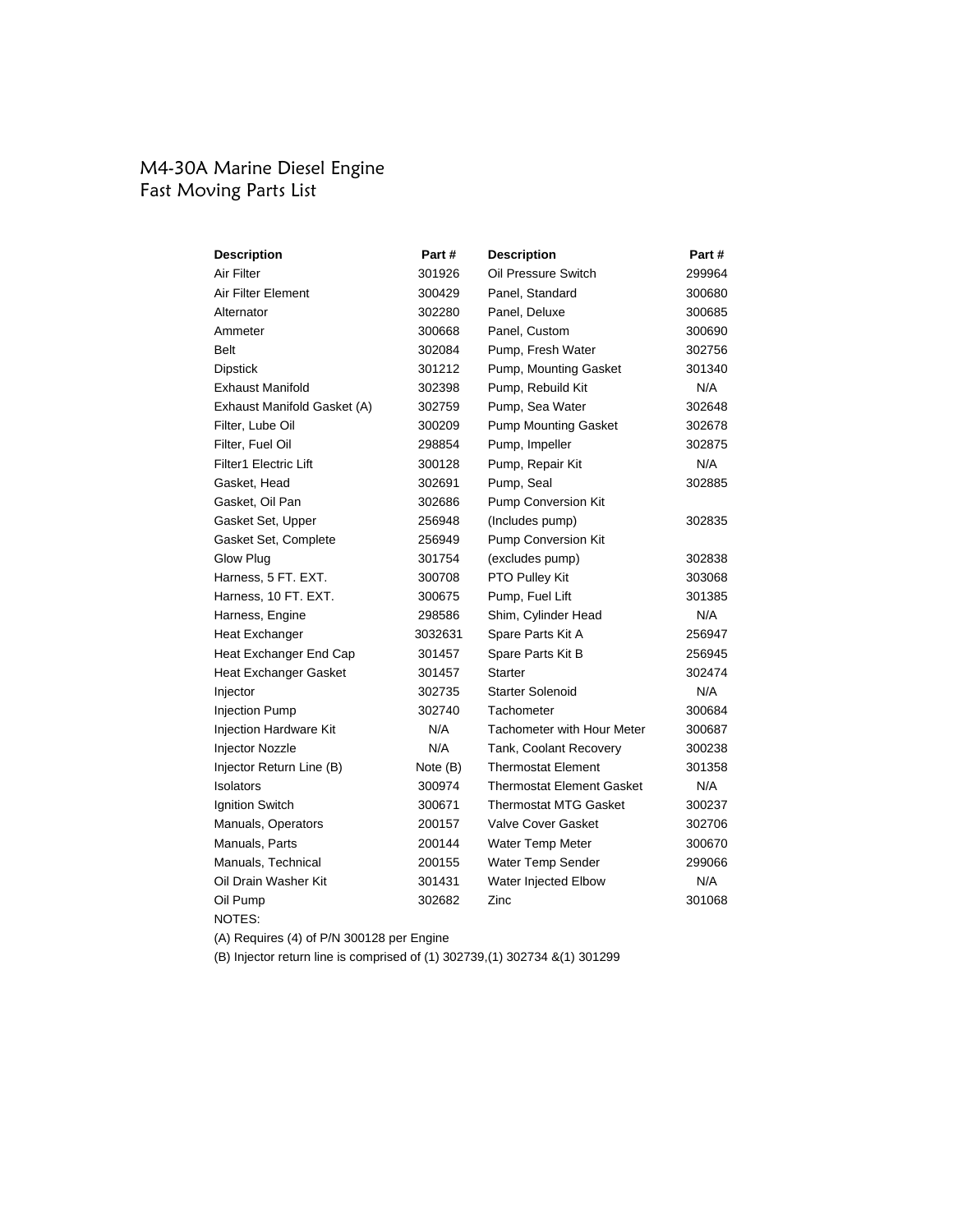### M-35 Marine Diesel Engine Fast Moving Parts List

| <b>Description</b>             | Part #   | <b>Description</b>                | Part#  |
|--------------------------------|----------|-----------------------------------|--------|
| Air Filter                     | 301138   | Oil Pressure Switch               | 299964 |
| Air Filter Element             | 301049   | Panel, Standard                   | 300680 |
| Alternator                     | 302280   | Panel, Deluxe                     | 300685 |
| Ammeter                        | 300668   | Panel, Custom                     | 300690 |
| <b>Belt</b>                    | 300817   | Pump, Fresh Water                 | 302503 |
| <b>Dipstick</b>                | 302432   | Pump, Mounting Gasket             | 300204 |
| <b>Exhaust Manifold</b>        | 302092   | Pump, Rebuild Kit                 | N/A    |
| <b>Exhaust Manifold Gasket</b> | 302506   | Pump, Sea Water (C)               | 302648 |
| Filter, Lube Oil               | 300209   | Pump Mounting Gasket (C)          | 302678 |
| Filter, Fuel Oil               | 298854   | Pump, Impeller (C)                | 302875 |
| Filter, Electric Lift          | 300128   | Pump, Repair Kit                  | N/A    |
| Gasket, Head                   | 302442   | Pump, Seal                        | 302885 |
| Gasket, Oil Pan                | 302431   | Pump Conversion Kit               |        |
| Gasket Set, Upper              | 256931   | (Includes pump)                   | 302837 |
| Gasket Set, Complete           | 256932   | Pump Conversion Kit               |        |
| Glow Plug                      | 301754   | (Excludes pump)                   | 302838 |
| Harness, 5 FT. EXT.            | 300708   | PTO Pulley Kit (D)                | 302159 |
| Harness, 10 FT. EXT.           | 300675   | Pump, Fuel Lift                   | 301385 |
| Harness, Engine                | 298586   | Shim, Cylinder Head               | 302443 |
| Heat Exchanger (A)             | 302253   | Spare Parts Kit A                 | 256913 |
| Heat Exchanger End Cap (B)     | 301457   | Spare Parts Kit B                 | 256902 |
| <b>Heat Exchanger Gasket</b>   | 301457   | <b>Starter</b>                    | 302474 |
| Injector                       | 302475   | <b>Starter Solenoid</b>           | N/A    |
| <b>Injection Pump</b>          | 302494   | Tachometer                        | 300684 |
| Injection Hardware Kit         | N/A      | <b>Tachometer with Hour Meter</b> | 300687 |
| <b>Injector Nozzle</b>         | 301514   | Tank, Coolant Recovery            | 300238 |
| Injector Return Line           | Note (F) | <b>Thermostat Element</b>         | 301358 |
| <b>Isolators</b>               | 300514   | <b>Thermostat Element Gasket</b>  | N/A    |
| Ignition Switch                | 300671   | <b>Thermostat MTG Gasket</b>      | 300237 |
| Manuals, Operators             | 200157   | Valve Cover Gasket                | 302450 |
| Manuals, Parts                 | 200145   | Water Temp Meter                  | 300670 |
| Manuals, Technical             | 200155   | Water Temp Sender                 | 299066 |
| Oil Drain Washer Kit           | 301431   | Water Injected Elbow              | N/A    |
| Oil Pump                       | 299405   | Zinc(E)                           | 301068 |
| NOTES:                         |          |                                   |        |

(A) 302253 exchanger - 3" diameter; sits on bracket & mounted with clamps.

302631 exchanger is latest style - 3" diameter; clamps are attached to exchanger for mounting (B) P/N 301457 consists of gasket, end cap, & bolt.

(C) New style Sherwood pump - does not have end cover plate.

Old style Sherwood Pump has six (6) end cover screws

Johnson Pump has four (6) end cover screws

(D) This is pulley only. Also required are (3) 302046 cap screws.

(E) 301068 for 3" diameter exchanger - 3/8 NPT X 1-1/2 X 1/2 diameter.

(F) Consult Parts Manual For Return Line Components.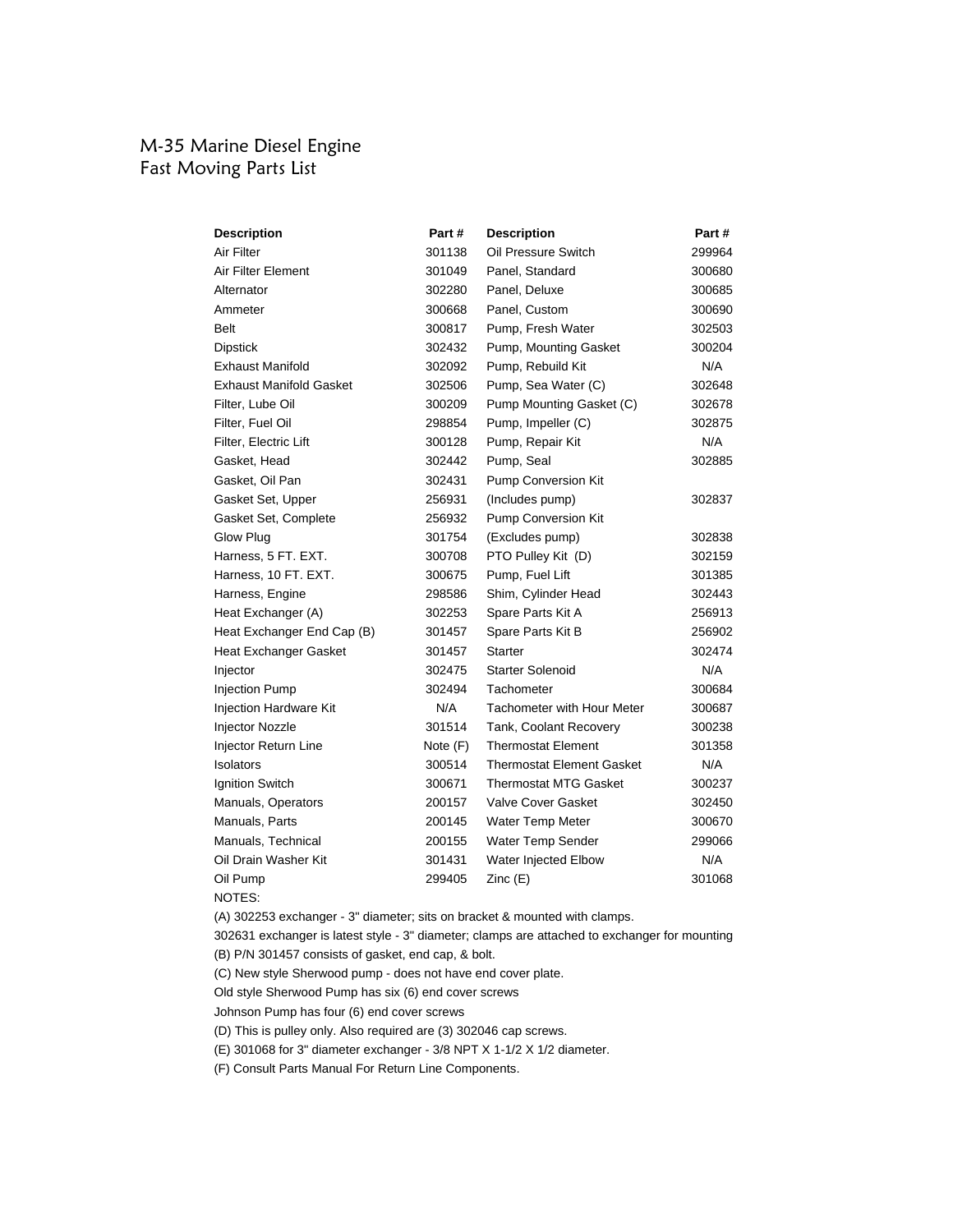### M-35B Marine Diesel Engine Fast Moving Parts List

| <b>Description</b>            | Part#    | <b>Description</b>                | Part # |
|-------------------------------|----------|-----------------------------------|--------|
| Alternator                    | 41017    | Panel, Instrument-Captain         | 200362 |
| Belt, Sea Water Pump          | N/A      | Panel, Instrument-Admiral         | 200350 |
| Belt, STD Alternator          | 30475    | Pump, Fresh Water                 | 200820 |
| Circuit Breaker               | 24683    | Pump, Mounting Gasket             | 200857 |
| <b>Dipstick</b>               | 200728   | Pump, Rebuild Kit                 | None   |
| Filter, Air                   | 302181   | Pump, Sea Water                   | 42175  |
| Filter, Lube Oil              | 300209   | Pump, Mounting Gasket             | 302678 |
| Filter, Fuel Oil              | 298854   | Pump, Impeller Kit                | 200175 |
| Gasket, Head                  | 200867   | Pump, Repair Kit                  |        |
| Gasket, Oil Pan               | Silicone | Pump, Seal                        | 302885 |
| Gasket Set, Upper             | 201034   | Pump, Fuel Lift                   | 39275  |
| Gasket Set, Complete          | 201032   | Remote Lube Oil Filter            | 32149  |
| Glowplug                      | 200595   | Silencer, Air Intake              | 302181 |
| Harness 15 FT. EXT 8 Pin      | 30760    | Solenoid, Preheat                 | 24639  |
| Harness 15 FT, EXT 4 Pin      | 36557    | Spare Parts Kit A                 | 200522 |
| <b>Heat Exchanger</b>         | 201027   | Spare Parts Kit B                 | 201039 |
| Heat Exchanger End Cap        | 22850    | <b>Starter Motor</b>              | 200546 |
| <b>Heat Exchanger Gasket</b>  | 22851    | <b>Starter Solenoid</b>           | N/A    |
| Injector                      | 200701   | Tachometer, Admiral Panel         | 39826  |
| <b>Injection Pump</b>         | 200715   | Tachometer, Captain Panel         | 36590  |
| <b>Injection Hardware Kit</b> | 201016   | Tank, Coolant Recovery            | 24977  |
| Injector Nozzle               | 200702   | Thermostat                        | Note 1 |
| Injector Return Line          | 200879   | <b>Thermostat Mounting Gasket</b> | Note 2 |
| Isolators, Front              | 40510    | Valve Cover Gasket                | 200766 |
| Isolators, Rear               | 40510    | Voltmeter                         | 35111  |
| <b>Key Switch</b>             | 33693    | Water Temperature Meter           | 35108  |
| Manual, Operator              | 200494   | Water Temperature Sender          | 35109  |
| Manual, Parts List            | 201021   | Water Temperature Switch          | 30125  |
| Manual, Technical             | 200554   | Water Injected Exhaust Elbow 45   | 200486 |
| Oil Cooler                    | N/A      | Water Injected Exhaust Elbow 90   | 200488 |
| Oil Pressure Switch           | 37323    | Water Injected Exhaust Riser      | 200490 |
| Oil Pressure Meter            | 35110    | Zinc                              | 11885  |
| Oil Pressure Sender           | 24132    |                                   |        |

Note1: M-35B up to March 1998 (D803) use Thermostat 301358 After (D804) 201001

Note2: M-35B up to March 1998 (D803) use Gasket 300237 After (D804) 298843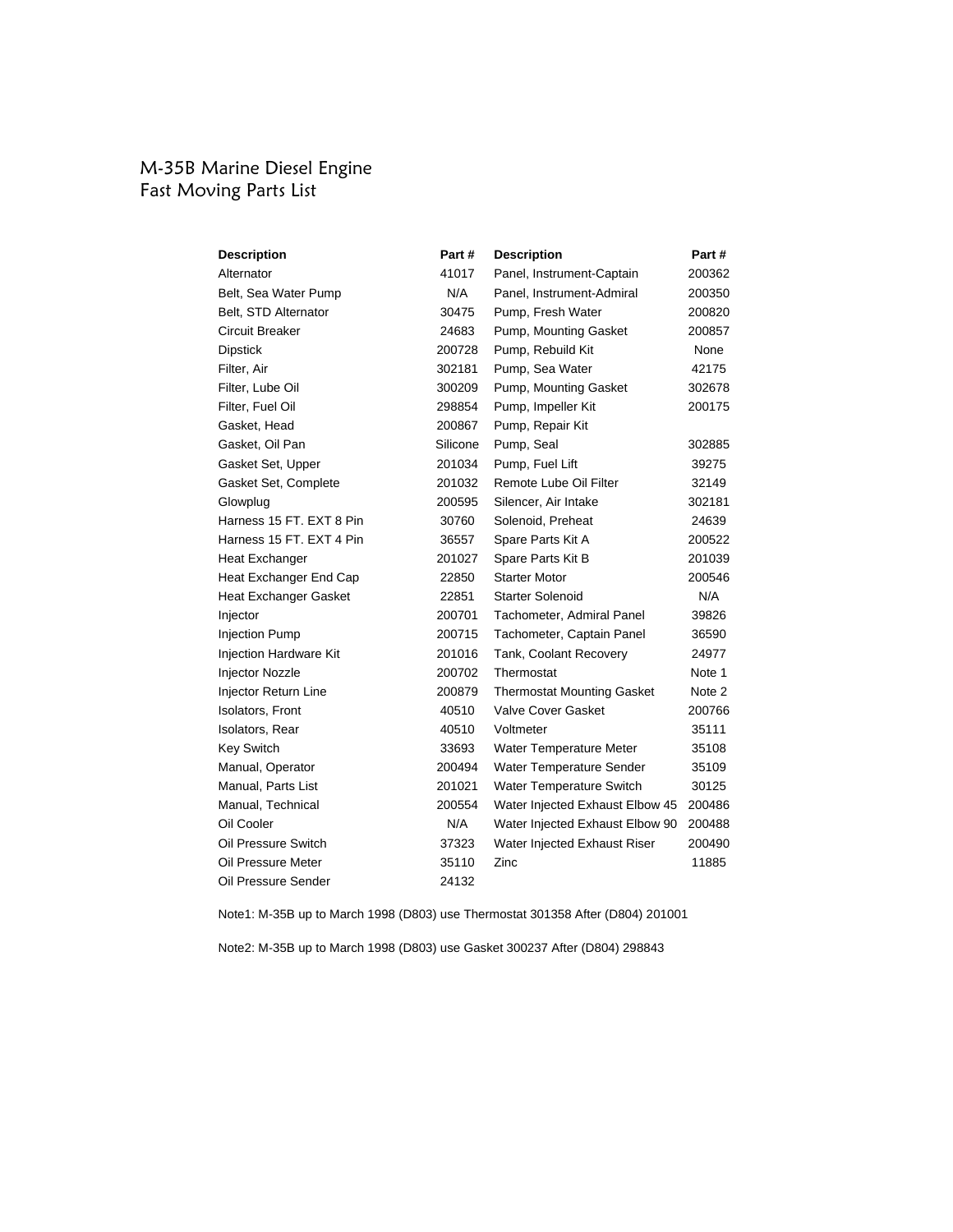# M-40/5432 Marine Diesel Engine Fast Moving Parts List

| <b>Description</b>             | Part #     | <b>Description</b>                | Part#      |
|--------------------------------|------------|-----------------------------------|------------|
| Air Filter                     | 301139     | Oil Pressure Switch               | 301206     |
| Air Filter Element             | 301049     | Panel, Standard                   | 300680     |
| Alternator                     | 302280     | Panel, Deluxe                     | 300685     |
| Ammeter                        | 300668     | Panel, Custom                     | 300690     |
| <b>Belt</b>                    | 239648     | Pump, Fresh Water                 | Note $(G)$ |
| <b>Dipstick</b>                | 299968     | Pump, Mounting Gasket             | Note $(G)$ |
| <b>Exhaust Manifold</b>        | 299886     | Pump, Rebuild Kit                 | N/A        |
| <b>Exhaust Manifold Gasket</b> | 302532     | Pump, Sea Water (H)               | 302648     |
| Filter, Lube Oil               | Note (A)   | Pump Mounting Gasket (H)          | 302678     |
| Filter, Fuel Oil               | 298854     | Pump, Impeller (H)                | 302875     |
| Filter, Electric Lift          | 300128     | Pump, Repair Kit                  | N/A        |
| Gasket, Head                   | 299556     | Pump, Seal (H)                    | 302885     |
| Gasket, Oil Pan                | Note (B)   | Pump Conversion Kit               |            |
| Gasket Set, Upper              | 256763     | (includes pump)                   | 302837     |
| Gasket Set, Complete           | 256738     | Pump Conversion Kit               |            |
| Glow Plug                      | 300052     | (excludes pump)                   | 302838     |
| Harness, 5 FT. EXT.            | 300708     | PTO Pulley Kit (I)                | 302201     |
| Harness, 10 FT. EXT.           | 300675     | Pump, Fuel Lift                   | 301385     |
| Harness, Engine                | 298586     | Shim, Cylinder Head               | 299557     |
| <b>Heat Exchanger</b>          | Note $(C)$ | Spare Parts Kit A                 | 256914     |
| Heat Exchanger End Cap         | 299838     | Spare Parts Kits B                | 256749     |
| Heat Exchanger Gasket          | 299838     | <b>Starter</b>                    | 299574     |
| Injector                       | 299567     | <b>Starter Solenoid</b>           | N/A        |
| <b>Injection Pump</b>          | 300731     | Tachometer                        | 300684     |
| Injection Hardware Kit         | N/A        | <b>Tachometer with Hour Meter</b> | 300687     |
| Injector Nozzle                | N/A        | Tank, Coolant Recovery            | 300238     |
| Injector Return Line           | Note (D)   | <b>Thermostat Element</b>         | 299798     |
| Isolators                      | 300583     | <b>Thermostat Element Gasket</b>  | N/A        |
| Ignition Switch                | 300671     | <b>Thermostat MTG Gasket</b>      | 298843     |
| Manuals, Operators             | 200157     | <b>Valve Cover Gasket</b>         | 300001     |
| Manuals, Parts                 | Note $(E)$ | <b>Water Temp Meter</b>           | 300670     |
| Manuals, Technical             | Note (F)   | Water Temp Sender                 | 299066     |
| Oil Drain Washer Kit           | 301431     | Water Injected Elbow              | N/A        |
| Oil Pump                       | 299961     | Zinc                              | Note $(J)$ |
| NOTES:                         |            |                                   |            |

(A) P/N 299584 oil filter used on model 5432 (Block series 1501) side mtd.

P/N 299927 oil filter used on M-40 (Block series 1502) straight out

(B) P/N 302652 is the sump gasket. P/N 299560 is sump cover gasket.

(C) P/N 299835 (3 X 13) used on model 5432. P/N 299049 used on M-40 (2X16)

(D) Injector return line consists of (1) 299831, (1) 302547 & (3) 298784.

(E) P/N 200146 parts list for M-40. P/N 200147 parts list for model 5432.

(F) P/N 200154 service manual for M-40 & 200153 service manual for 5432.

(G) Model 5432 use P/N 300647 fresh water pump & 300718 gasket.

(H) New style Sherwood pump - no end cover plate

Old style Sherwood Pump has six (6) end cover screws

Oberdorfer Pump has four (4) end cover screws

(I) Pulley only

(J) Use 301069 Zinc With 2" Heat Exchanger, 301068 With 3" Heat Exchanger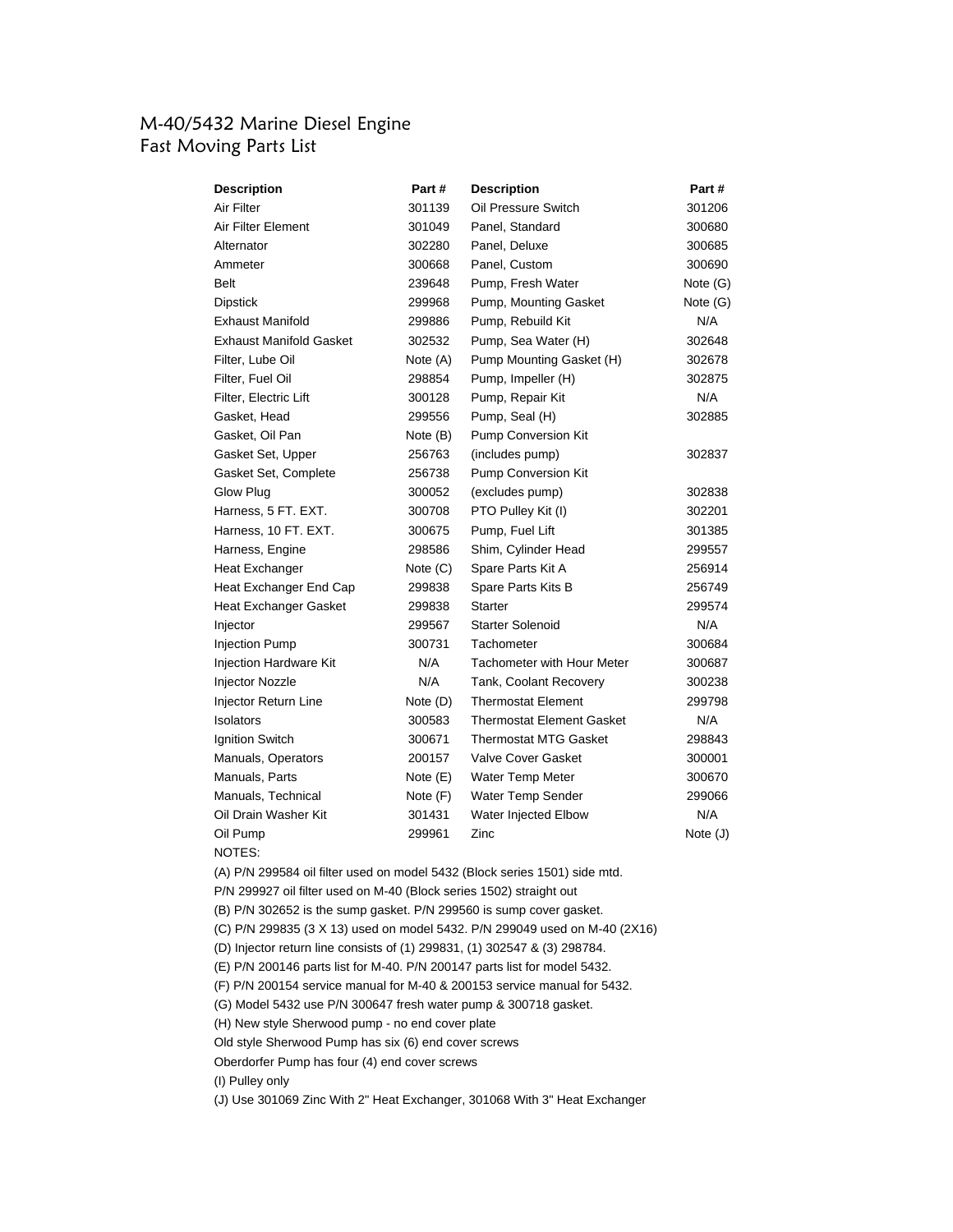### M-40B Marine Diesel Engine Fast Moving Parts List

| <b>Description</b>           | Part #   | <b>Description</b>                | Part # |
|------------------------------|----------|-----------------------------------|--------|
| Alternator                   | 41017    | Panel, Instrument-Captain         | 200362 |
| Belt, Sea Water Pump         | N/A      | Panel, Instrument-Admiral         | 200350 |
| Belt, STD Alternator         | 30475    | Pump, Fresh Water                 | 200820 |
| <b>Circuit Breaker</b>       | 24683    | Pump, Mounting Gasket             | 200857 |
| <b>Dipstick</b>              | 200728   | Pump, Rebuild Kit                 | None   |
| Filter, Air                  | 302181   | Pump, Sea Water                   | 42175  |
| Filter, Lube Oil             | 300209   | Pump, Mounting Gasket             | 302678 |
| Filter, Fuel Oil             | 298854   | Pump, Impeller Kit                | 200175 |
| Gasket, Head                 | 200910   | Pump, Repair Kit                  |        |
| Gasket, Oil Pan              | Silicone | Pump, Seal                        | 302885 |
| Gasket Set, Upper            | 201035   | Pump, Fuel Lift                   | 39275  |
| Gasket Set, Complete         | 201037   | Remote Lube Oil Filter            | 32149  |
| Glowplug                     | 200595   | Silencer, Air Intake              | 302181 |
| Harness 15 FT. EXT 8 Pin     | 30760    | Solenoid, Preheat                 | 24639  |
| Harness 15 FT, EXT 4 Pin     | 36557    | Spare Parts Kit A                 | 200522 |
| Heat Exchanger               | 201027   | Spare Parts Kit B                 | 201040 |
| Heat Exchanger End Cap       | 22850    | <b>Starter Motor</b>              | 200546 |
| <b>Heat Exchanger Gasket</b> | 22851    | <b>Starter Solenoid</b>           | N/A    |
| Injector                     | 200701   | Tachometer, Admiral Panel         | 39826  |
| <b>Injection Pump</b>        | 200715   | Tachometer, Captain Panel         | 36590  |
| Injection Hardware Kit       | 201016   | Tank, Coolant Recovery            | 24977  |
| Injector Nozzle              | 200702   | Thermostat                        | Note 1 |
| Injector Return Line         | 200879   | <b>Thermostat Mounting Gasket</b> | Note 2 |
| Isolators, Front             | 40510    | <b>Valve Cover Gasket</b>         | 200766 |
| Isolators, Rear              | 40510    | Voltmeter                         | 35111  |
| <b>Key Switch</b>            | 33693    | <b>Water Temperature Meter</b>    | 35108  |
| Manual, Operator             | 200494   | Water Temperature Sender          | 35109  |
| Manual, Parts List           | 201021   | Water Temperature Switch          | 30125  |
| Manual, Technical            | 200554   | Water Injected Exhaust Elbow 45   | 200486 |
| Oil Cooler                   | N/A      | Water Injected Exhaust Elbow 90   | 200488 |
| Oil Pressure Switch          | 37323    | Water Injected Exhaust Riser      | 200490 |
| Oil Pressure Meter           | 35110    | Zinc                              | 11885  |
| Oil Pressure Sender          | 24132    |                                   |        |

Note1: M-40B up to March 1998 (D803) use Thermostat 301358 After (D804) 201001 Note2: M-40B up to March 1998 (D803) use Gasket 300237 After (D804) 298843